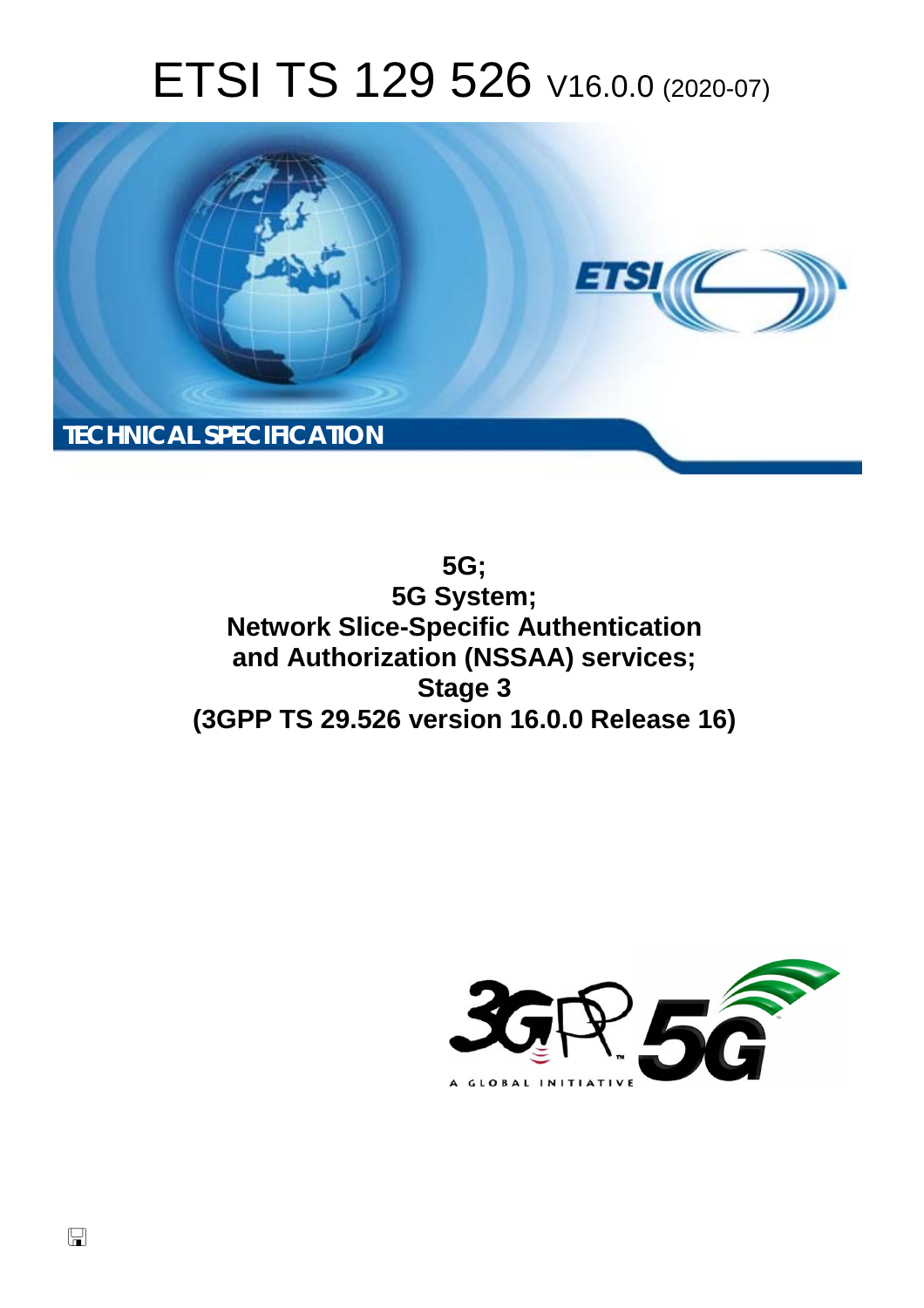Reference DTS/TSGC-0429526vG00

Keywords

5G

#### *ETSI*

#### 650 Route des Lucioles F-06921 Sophia Antipolis Cedex - FRANCE

Tel.: +33 4 92 94 42 00 Fax: +33 4 93 65 47 16

Siret N° 348 623 562 00017 - NAF 742 C Association à but non lucratif enregistrée à la Sous-Préfecture de Grasse (06) N° 7803/88

#### *Important notice*

The present document can be downloaded from: <http://www.etsi.org/standards-search>

The present document may be made available in electronic versions and/or in print. The content of any electronic and/or print versions of the present document shall not be modified without the prior written authorization of ETSI. In case of any existing or perceived difference in contents between such versions and/or in print, the prevailing version of an ETSI deliverable is the one made publicly available in PDF format at [www.etsi.org/deliver](http://www.etsi.org/deliver).

Users of the present document should be aware that the document may be subject to revision or change of status. Information on the current status of this and other ETSI documents is available at <https://portal.etsi.org/TB/ETSIDeliverableStatus.aspx>

If you find errors in the present document, please send your comment to one of the following services: <https://portal.etsi.org/People/CommiteeSupportStaff.aspx>

#### *Copyright Notification*

No part may be reproduced or utilized in any form or by any means, electronic or mechanical, including photocopying and microfilm except as authorized by written permission of ETSI. The content of the PDF version shall not be modified without the written authorization of ETSI.

The copyright and the foregoing restriction extend to reproduction in all media.

© ETSI 2020. All rights reserved.

**DECT™**, **PLUGTESTS™**, **UMTS™** and the ETSI logo are trademarks of ETSI registered for the benefit of its Members. **3GPP™** and **LTE™** are trademarks of ETSI registered for the benefit of its Members and of the 3GPP Organizational Partners. **oneM2M™** logo is a trademark of ETSI registered for the benefit of its Members and of the oneM2M Partners.

**GSM®** and the GSM logo are trademarks registered and owned by the GSM Association.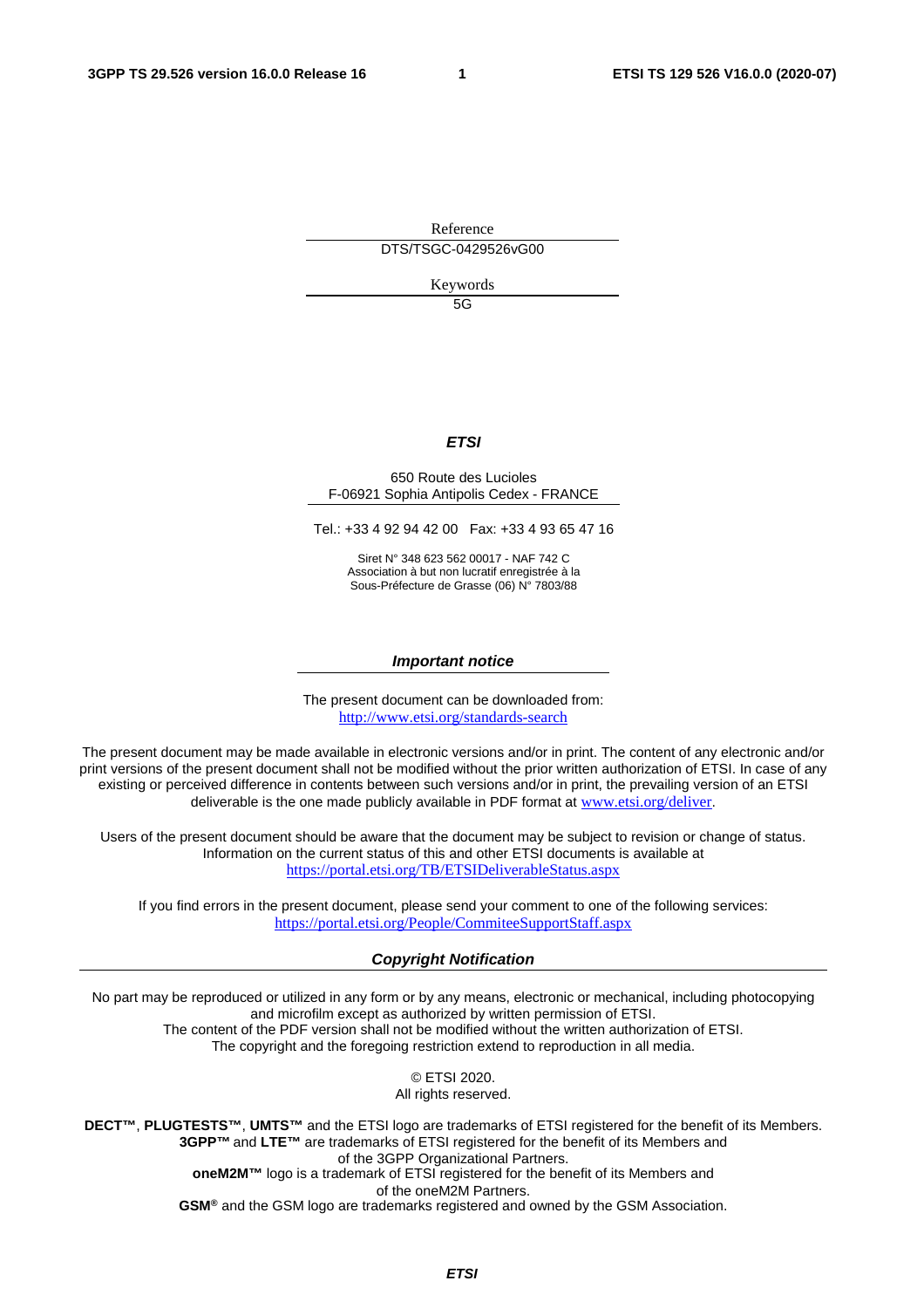### Intellectual Property Rights

#### Essential patents

IPRs essential or potentially essential to normative deliverables may have been declared to ETSI. The information pertaining to these essential IPRs, if any, is publicly available for **ETSI members and non-members**, and can be found in ETSI SR 000 314: *"Intellectual Property Rights (IPRs); Essential, or potentially Essential, IPRs notified to ETSI in respect of ETSI standards"*, which is available from the ETSI Secretariat. Latest updates are available on the ETSI Web server [\(https://ipr.etsi.org/](https://ipr.etsi.org/)).

Pursuant to the ETSI IPR Policy, no investigation, including IPR searches, has been carried out by ETSI. No guarantee can be given as to the existence of other IPRs not referenced in ETSI SR 000 314 (or the updates on the ETSI Web server) which are, or may be, or may become, essential to the present document.

#### **Trademarks**

The present document may include trademarks and/or tradenames which are asserted and/or registered by their owners. ETSI claims no ownership of these except for any which are indicated as being the property of ETSI, and conveys no right to use or reproduce any trademark and/or tradename. Mention of those trademarks in the present document does not constitute an endorsement by ETSI of products, services or organizations associated with those trademarks.

### Legal Notice

This Technical Specification (TS) has been produced by ETSI 3rd Generation Partnership Project (3GPP).

The present document may refer to technical specifications or reports using their 3GPP identities. These shall be interpreted as being references to the corresponding ETSI deliverables.

The cross reference between 3GPP and ETSI identities can be found under<http://webapp.etsi.org/key/queryform.asp>.

### Modal verbs terminology

In the present document "**shall**", "**shall not**", "**should**", "**should not**", "**may**", "**need not**", "**will**", "**will not**", "**can**" and "**cannot**" are to be interpreted as described in clause 3.2 of the [ETSI Drafting Rules](https://portal.etsi.org/Services/editHelp!/Howtostart/ETSIDraftingRules.aspx) (Verbal forms for the expression of provisions).

"**must**" and "**must not**" are **NOT** allowed in ETSI deliverables except when used in direct citation.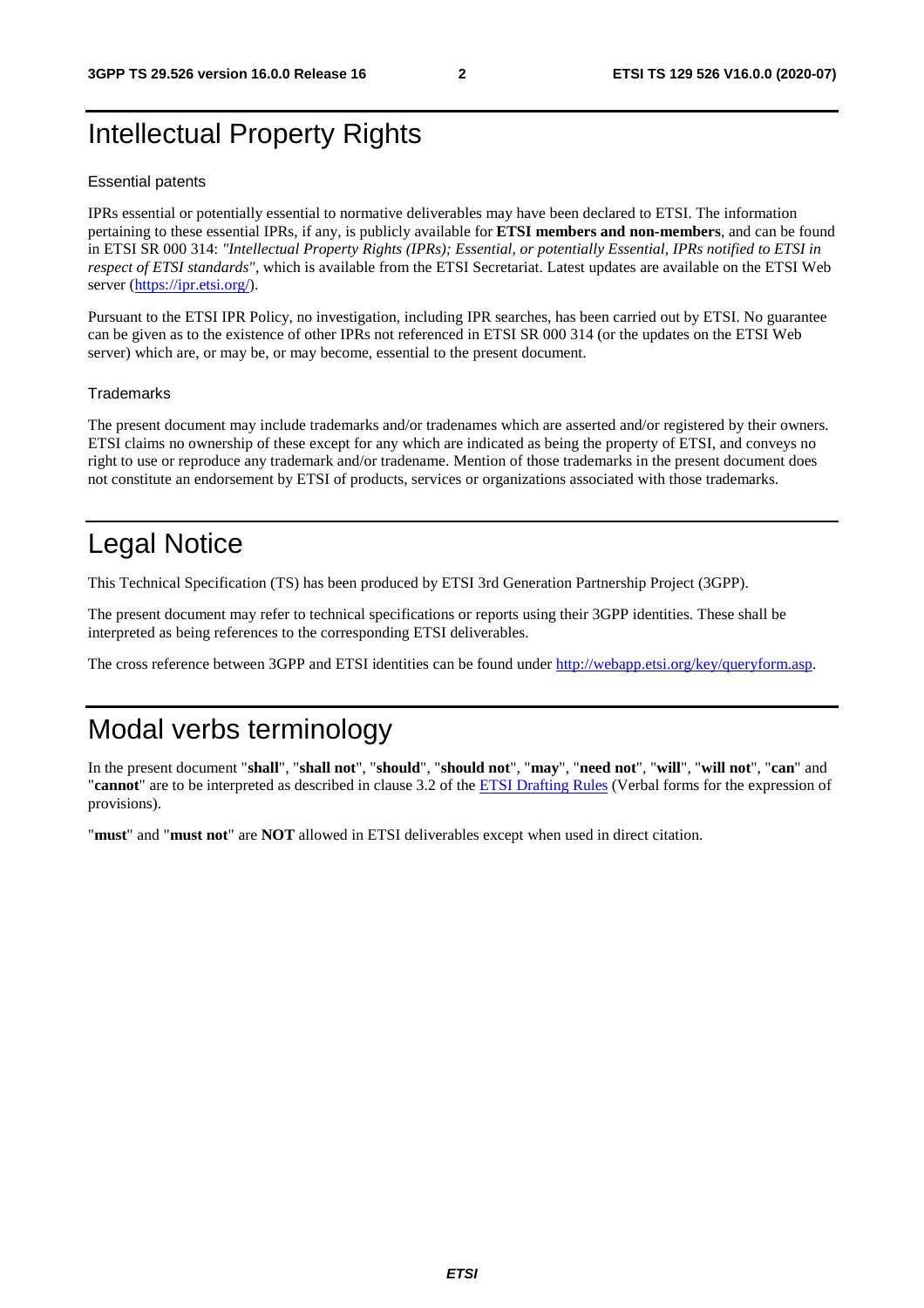$\mathbf{3}$ 

### Contents

| 1                     |  |
|-----------------------|--|
| 2                     |  |
| 3                     |  |
| 3.1                   |  |
| 3.2<br>3.3            |  |
|                       |  |
| $\overline{4}$<br>4.1 |  |
|                       |  |
| 5<br>5.1              |  |
| 5.2                   |  |
| 5.2.1                 |  |
| 5.2.2                 |  |
| 5.2.2.1               |  |
| 5.2.2.2<br>5.2.2.2.1  |  |
| 5.2.2.3               |  |
| 5.2.2.3.1             |  |
| 5.2.2.4               |  |
| 5.2.2.4.1             |  |
| 6                     |  |
| 6.1                   |  |
| 6.1.1                 |  |
| 6.1.2                 |  |
| 6.1.2.1               |  |
| 6.1.2.2               |  |
| 6.1.2.2.1             |  |
| 6.1.2.2.2             |  |
| 6.1.2.3<br>6.1.3      |  |
| 6.1.3.1               |  |
| 6.1.3.2               |  |
| 6.1.3.2.1             |  |
| 6.1.3.2.2             |  |
| 6.1.3.2.3             |  |
| 6.1.3.2.3.1           |  |
| 6.1.3.2.4             |  |
| 6.1.3.3<br>6.1.3.3.1  |  |
| 6.1.3.3.2             |  |
| 6.1.3.3.3             |  |
| 6.1.3.3.3.1           |  |
| 6.1.3.3.4             |  |
| 6.1.4                 |  |
| 6.1.4.1               |  |
| 6.1.5                 |  |
| 6.1.5.1<br>6.1.5.2    |  |
|                       |  |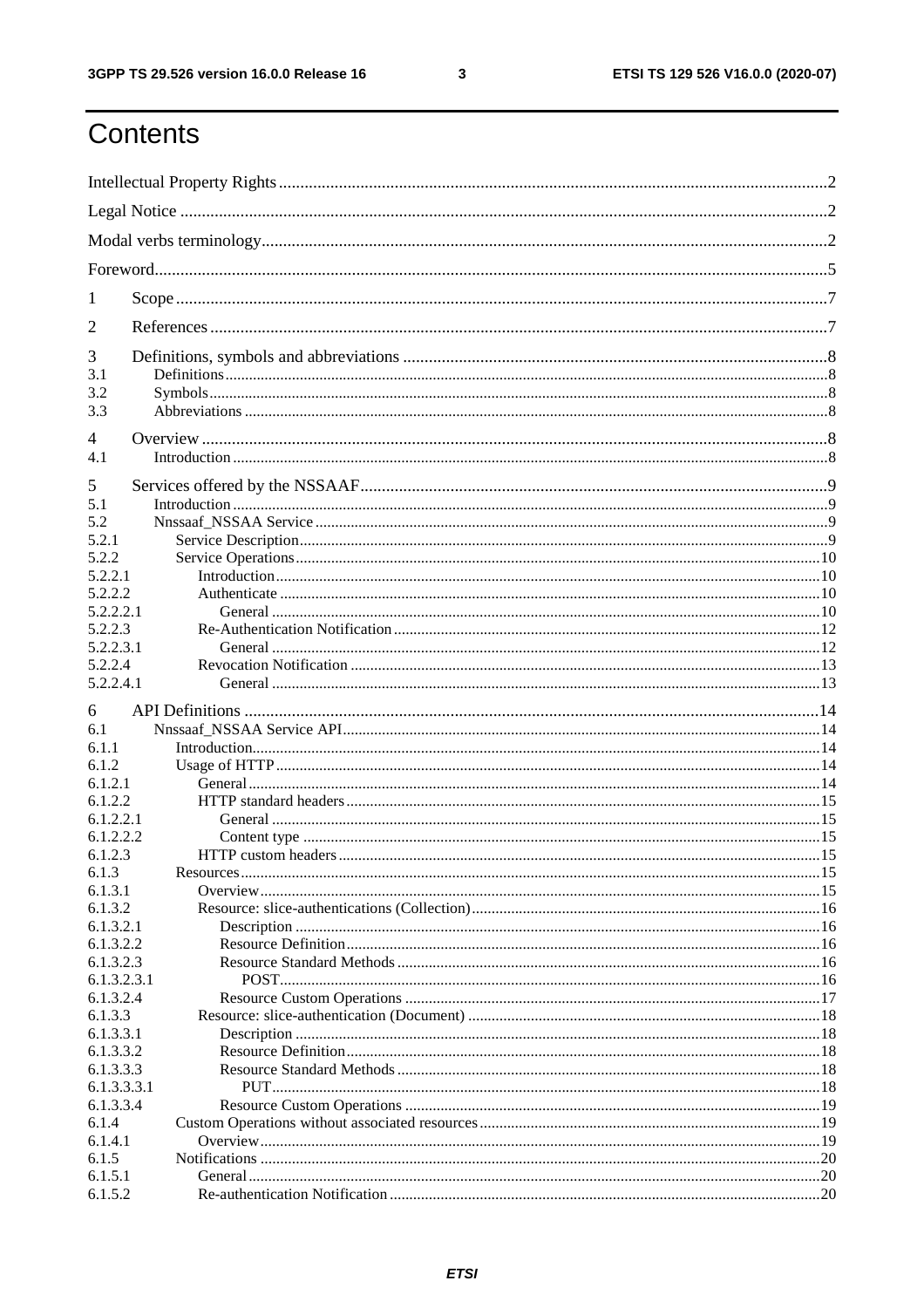#### $\overline{\mathbf{4}}$

| 6.1.5.2.1   |                               |  |
|-------------|-------------------------------|--|
| 6.1.5.2.2   |                               |  |
| 6.1.5.2.3   |                               |  |
| 6.1.5.2.3.1 |                               |  |
| 6.1.5.3     |                               |  |
| 6.1.5.3.1   |                               |  |
| 6.1.5.3.2   |                               |  |
| 6.1.5.3.3   |                               |  |
| 6.1.5.3.3.1 |                               |  |
| 6.1.6       |                               |  |
| 6.1.6.1     |                               |  |
| 6.1.6.2     |                               |  |
| 6.1.6.2.1   |                               |  |
| 6.1.6.2.2   |                               |  |
| 6.1.6.2.3   |                               |  |
| 6.1.6.2.4   |                               |  |
| 6.1.6.2.5   |                               |  |
| 6.1.6.2.6   |                               |  |
| 6.1.6.2.7   |                               |  |
| 6.1.6.3     |                               |  |
| 6.1.6.3.1   |                               |  |
| 6.1.6.3.2   |                               |  |
| 6.1.6.3.3   |                               |  |
| 6.1.6.4     |                               |  |
| 6.1.6.5     |                               |  |
| 6.1.7       |                               |  |
| 6.1.7.1     |                               |  |
| 6.1.7.2     |                               |  |
| 6.1.7.3     |                               |  |
| 6.1.8       |                               |  |
| 6.1.9       |                               |  |
|             | <b>Annex A (normative):</b>   |  |
| A.1         |                               |  |
| A.2         |                               |  |
|             |                               |  |
|             | <b>Annex B</b> (informative): |  |
|             |                               |  |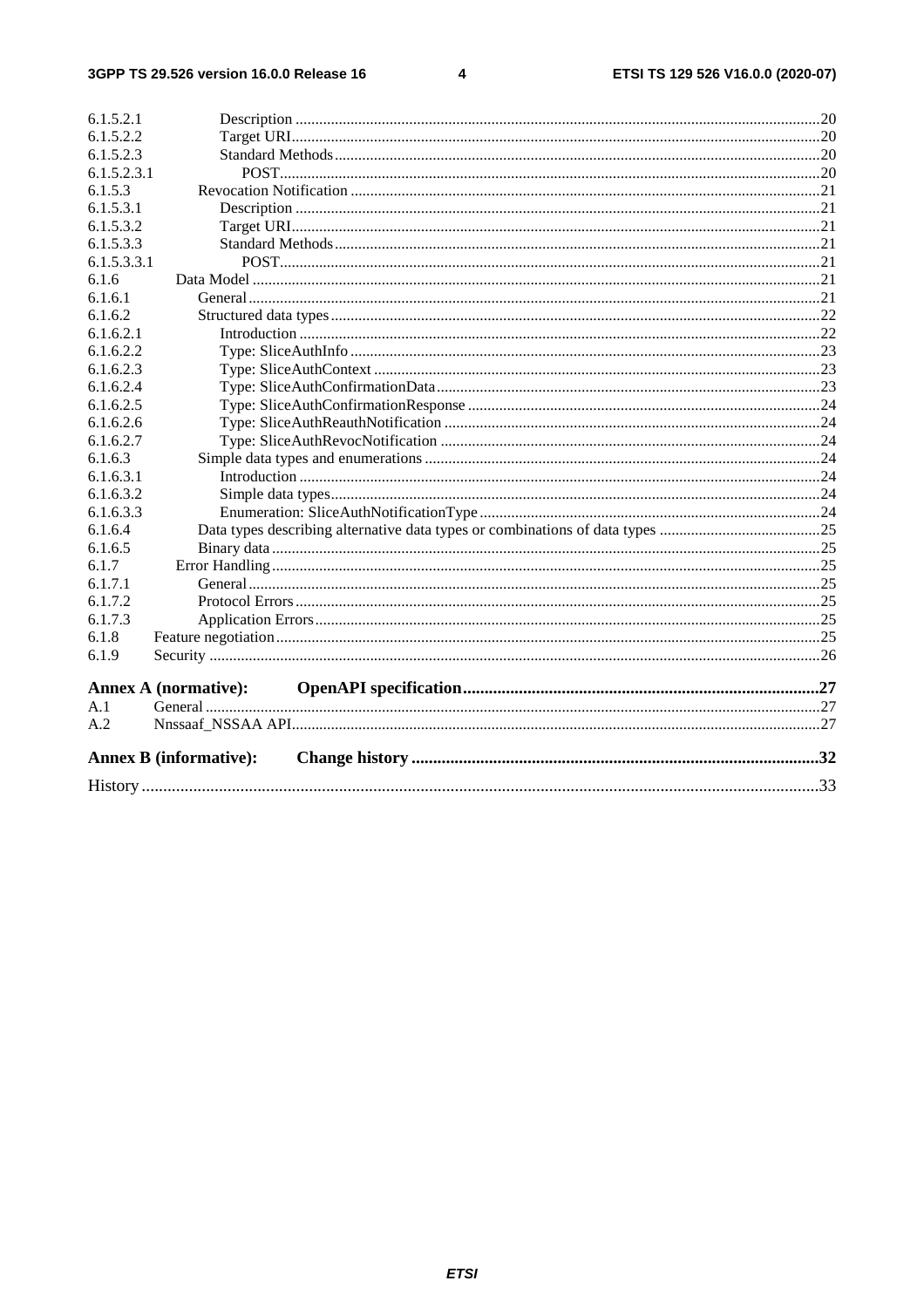### Foreword

This Technical Specification has been produced by the 3rd Generation Partnership Project (3GPP).

The contents of the present document are subject to continuing work within the TSG and may change following formal TSG approval. Should the TSG modify the contents of the present document, it will be re-released by the TSG with an identifying change of release date and an increase in version number as follows:

Version x.y.z

where:

- x the first digit:
	- 1 presented to TSG for information;
	- 2 presented to TSG for approval;
	- 3 or greater indicates TSG approved document under change control.
- y the second digit is incremented for all changes of substance, i.e. technical enhancements, corrections, updates, etc.
- z the third digit is incremented when editorial only changes have been incorporated in the document.

In the present document, modal verbs have the following meanings:

**shall** indicates a mandatory requirement to do something

**shall not** indicates an interdiction (prohibition) to do something

The constructions "shall" and "shall not" are confined to the context of normative provisions, and do not appear in Technical Reports.

The constructions "must" and "must not" are not used as substitutes for "shall" and "shall not". Their use is avoided insofar as possible, and they are not used in a normative context except in a direct citation from an external, referenced, non-3GPP document, or so as to maintain continuity of style when extending or modifying the provisions of such a referenced document.

| should     | indicates a recommendation to do something     |
|------------|------------------------------------------------|
| should not | indicates a recommendation not to do something |
| may        | indicates permission to do something           |
| need not   | indicates permission not to do something       |

The construction "may not" is ambiguous and is not used in normative elements. The unambiguous constructions "might not" or "shall not" are used instead, depending upon the meaning intended.

| can    | indicates that something is possible.  |
|--------|----------------------------------------|
| cannot | indicates that something is impossible |

The constructions "can" and "cannot" are not substitutes for "may" and "need not".

| will     | indicates that something is certain or expected to happen as a result of action taken by an agency<br>the behaviour of which is outside the scope of the present document     |
|----------|-------------------------------------------------------------------------------------------------------------------------------------------------------------------------------|
| will not | indicates that something is certain or expected not to happen as a result of action taken by an<br>agency the behaviour of which is outside the scope of the present document |
| might    | indicates a likelihood that something will happen as a result of action taken by some agency the<br>behaviour of which is outside the scope of the present document           |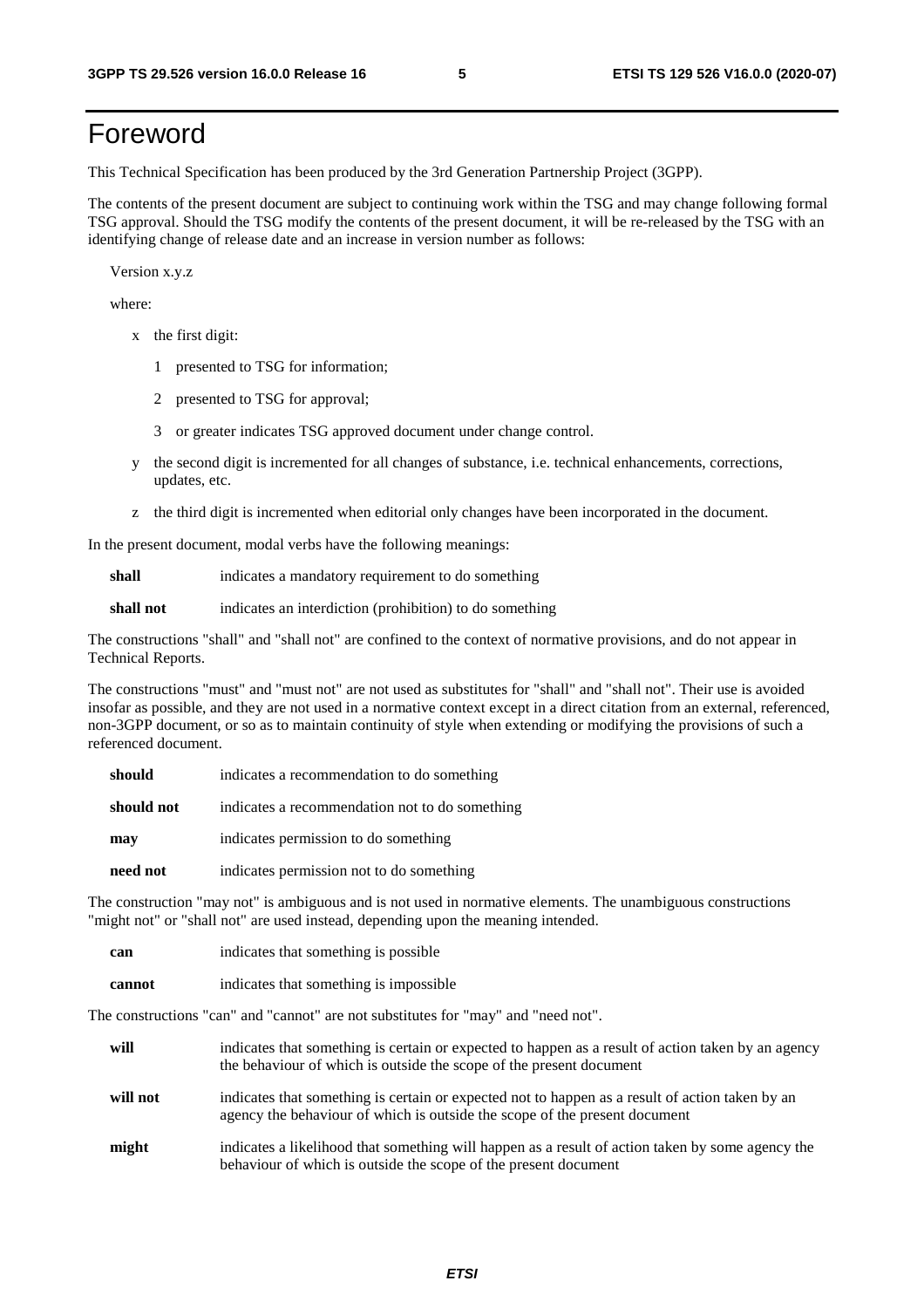| 3GPP TS 29.526 version 16.0.0 Release 16 |  |  |  |  |  |  |
|------------------------------------------|--|--|--|--|--|--|
|------------------------------------------|--|--|--|--|--|--|

**might not** indicates a likelihood that something will not happen as a result of action taken by some agency the behaviour of which is outside the scope of the present document

In addition:

- is (or any other verb in the indicative mood) indicates a statement of fact
- **is not** (or any other negative verb in the indicative mood) indicates a statement of fact

The constructions "is" and "is not" do not indicate requirements.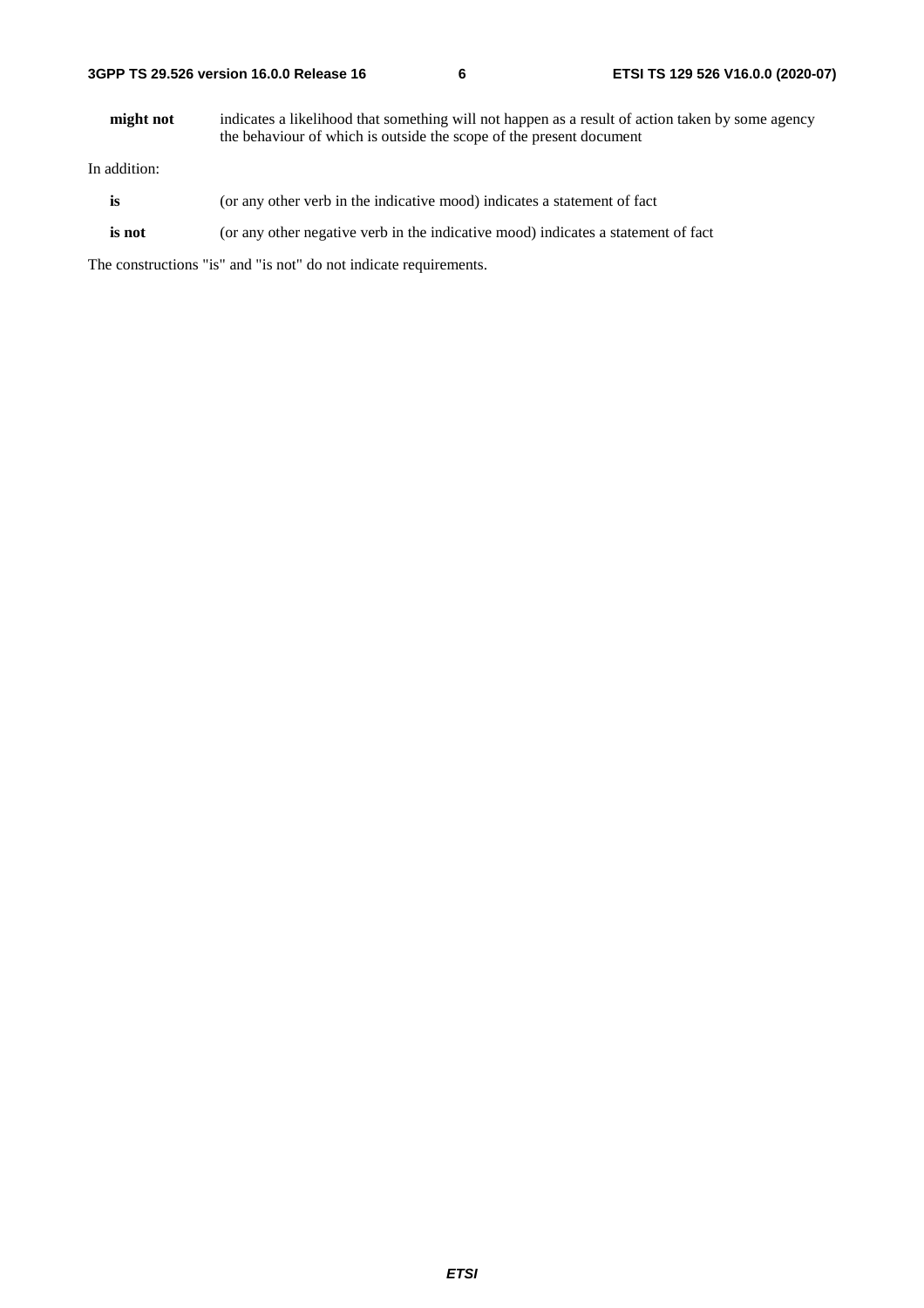### 1 Scope

The present document specifies the stage 3 protocol and data model for the Nnssaaf Service Based Interface. It provides stage 3 protocol definitions and message flows, and specifies the API for each service offered by the NSSAAF.

The 5G System stage 2 architecture and procedures are specified in 3GPP TS 23.501 [2] and 3GPP TS 23.502 [3].

The Technical Realization of the Service Based Architecture and the Principles and Guidelines for Services Definition are specified in 3GPP TS 29.500 [4] and 3GPP TS 29.501 [5].

### 2 References

The following documents contain provisions which, through reference in this text, constitute provisions of the present document.

- References are either specific (identified by date of publication, edition number, version number, etc.) or non-specific.
- For a specific reference, subsequent revisions do not apply.
- For a non-specific reference, the latest version applies. In the case of a reference to a 3GPP document (including a GSM document), a non-specific reference implicitly refers to the latest version of that document *in the same Release as the present document*.
- [1] 3GPP TR 21.905: "Vocabulary for 3GPP Specifications".
- [2] 3GPP TS 23.501: "System Architecture for the 5G System; Stage 2".
- [3] 3GPP TS 23.502: "Procedures for the 5G System; Stage 2".
- [4] 3GPP TS 29.500: "5G System; Technical Realization of Service Based Architecture; Stage 3".
- [5] 3GPP TS 29.501: "5G System; Principles and Guidelines for Services Definition; Stage 3".
- [6] OpenAPI: "OpenAPI 3.0.0 Specification", [https://github.com/OAI/OpenAPI](https://github.com/OAI/OpenAPI-Specification/blob/master/versions/3.0.0.md)-[Specification/blob/master/versions/3.0.0.md](https://github.com/OAI/OpenAPI-Specification/blob/master/versions/3.0.0.md).
- [7] 3GPP TR 21.900: "Technical Specification Group working methods".
- [8] 3GPP TS 33.501: "Security architecture and procedures for 5G system".
- [9] IETF RFC 6749: "The OAuth 2.0 Authorization Framework".
- [10] 3GPP TS 29.510: "5G System; Network Function Repository Services; Stage 3".
- [11] IETF RFC 7540: "Hypertext Transfer Protocol Version 2 (HTTP/2)".
- [12] IETF RFC 8259: "The JavaScript Object Notation (JSON) Data Interchange Format".
- [13] IETF RFC 7807: "Problem Details for HTTP APIs".
- [14] IETF RFC 4648: "The Base16, Base32 and Base64 Data Encodings".
- [15] 3GPP TS 29.503: "5G System; Unified Data Management Services; Stage 3".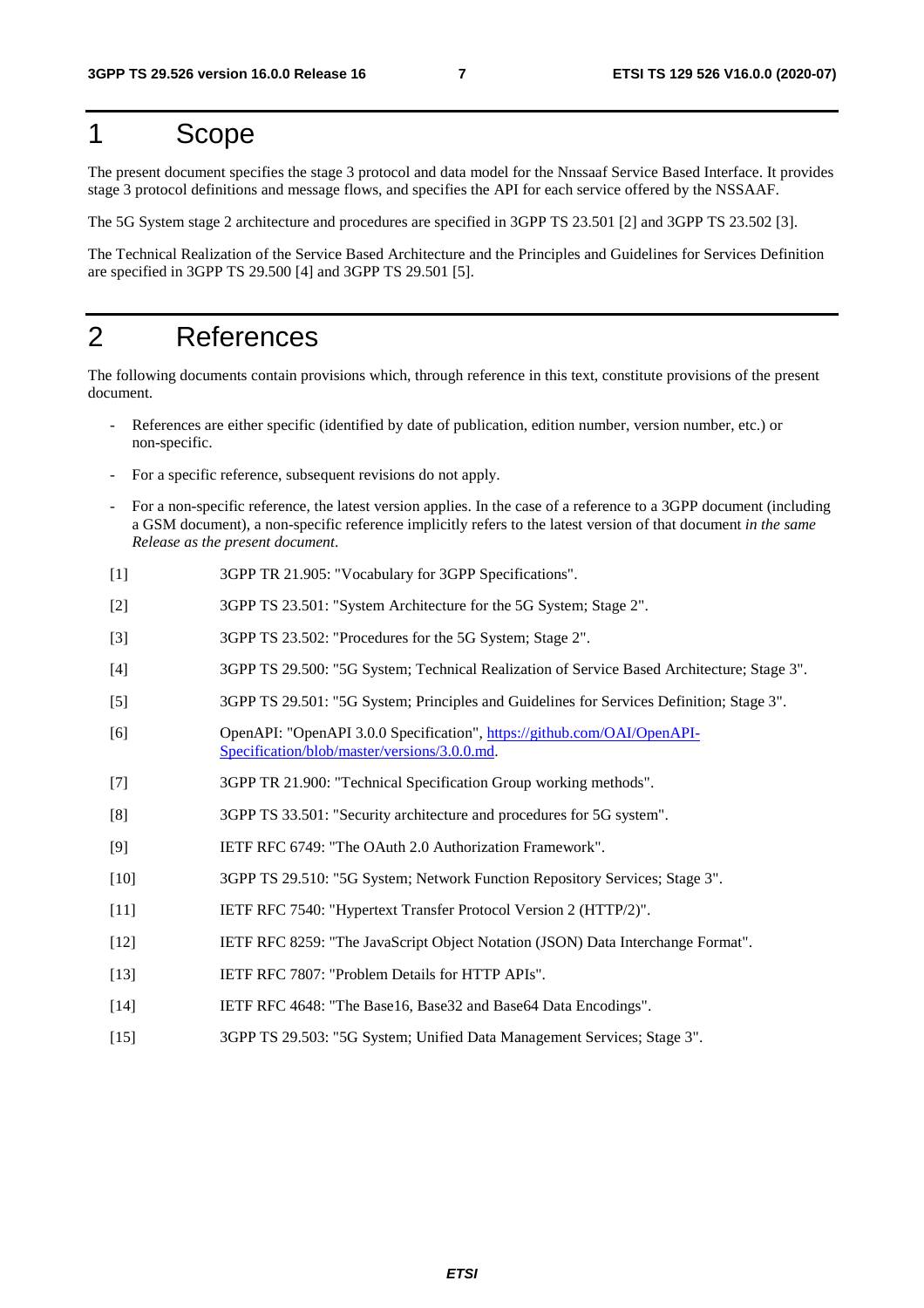### 3 Definitions, symbols and abbreviations

### 3.1 Definitions

For the purposes of the present document, the terms and definitions given in 3GPP TR 21.905 [1] and the following apply. A term defined in the present document takes precedence over the definition of the same term, if any, in 3GPP TR 21.905 [1].

*Definition format (Normal)* 

*<defined term>: <definition>.* 

**example:** text used to clarify abstract rules by applying them literally.

### 3.2 Symbols

For the purposes of the present document, the following symbols apply:

*Symbol format (EW)* 

<symbol> <Explanation>

### 3.3 Abbreviations

For the purposes of the present document, the abbreviations given in 3GPP TR 21.905 [1] and the following apply. An abbreviation defined in the present document takes precedence over the definition of the same abbreviation, if any, in 3GPP TR 21.905 [1].

NSSAA Network Slice-Specific Authentication and Authorization NSSAAF NSSAA Function

### 4 Overview

### 4.1 Introduction

Within the 5GC, the NSSAAF offers services to the AMF via the Nnssaaf service based interface.

The AMF shall make use of the NSSAAF service when it needs to invoke network slice-specific authentication and authorization for a specific UE and a specific S-NSSAI (see 3GPP TS 23.502 [3] clause 4.2.9, and 3GPP TS 33.501 [14] clause x.x.x).

The NSSAAF service shall also be used by the AMF to receive slice re-authentication notification or slice authorization revocation notification sent from the AAA-S (see 3GPP TS 23.502 [3] clause 4.2.9, and 3GPP TS 33.501 [14] clause x.x.x).

Figure 4.1-1 provides the reference model with focus on the NSSAAF.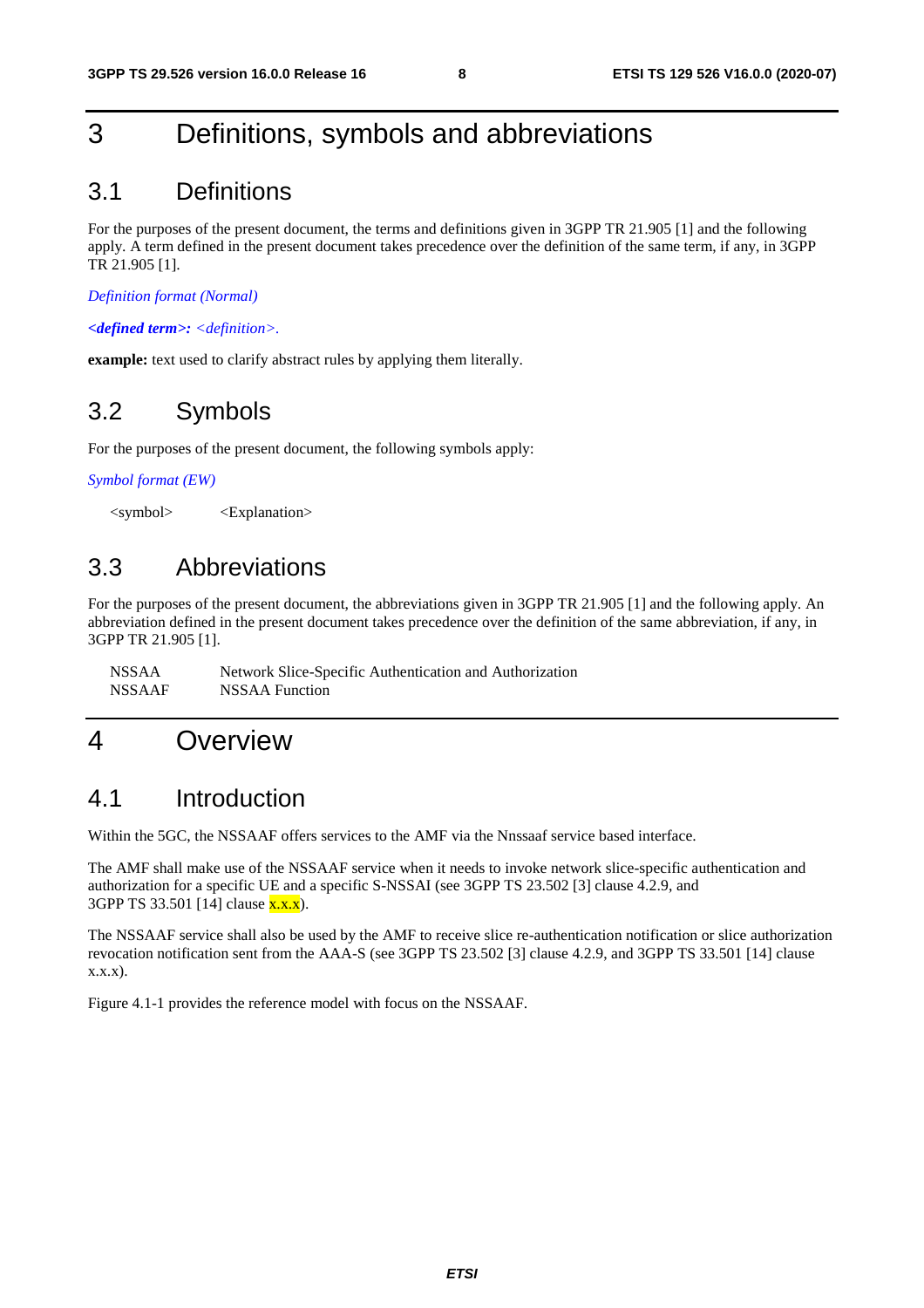



### 5 Services offered by the NSSAAF

### 5.1 Introduction

The NSSAAF offers the following services via the Nnssaaf interface:

- Nnssaaf\_NSSAA Service

Table 5.1-1 summarizes the corresponding APIs defined for this specification.

| Table 5.1-1: API Descriptions |  |
|-------------------------------|--|
|-------------------------------|--|

| <b>Service Name</b> | <b>Clause</b> | <b>Description</b>                                            | <b>OpenAPI Specification</b><br>File | apiName           | Annex |
|---------------------|---------------|---------------------------------------------------------------|--------------------------------------|-------------------|-------|
| Nnssaaf NSSAA       | 5.2           | slice-Specific<br>authentication and<br>authorization service | Nnssaaf NSSAA.yaml                   | nnssaaf-<br>nssaa | A.2   |

### 5.2 Nnssaaf\_NSSAA Service

#### 5.2.1 Service Description

The Nnssaaf\_NSSAA service provides slice-specific authentication and authorization for a given UE. The NSSAAF is acting as NF Service Producer, while the AMF is the NF Service Consumer.

Following functionalities are provided by the Nnssaaf service:

- Perform slice-specific authentication and authorization for a given UE;
- Trigger slice-specific re-authentication to a given UE;
- Revoke the slice-specific authentication and authorization for a given UE.

The Nnssaaf\_NSSAA service supports the following service operations.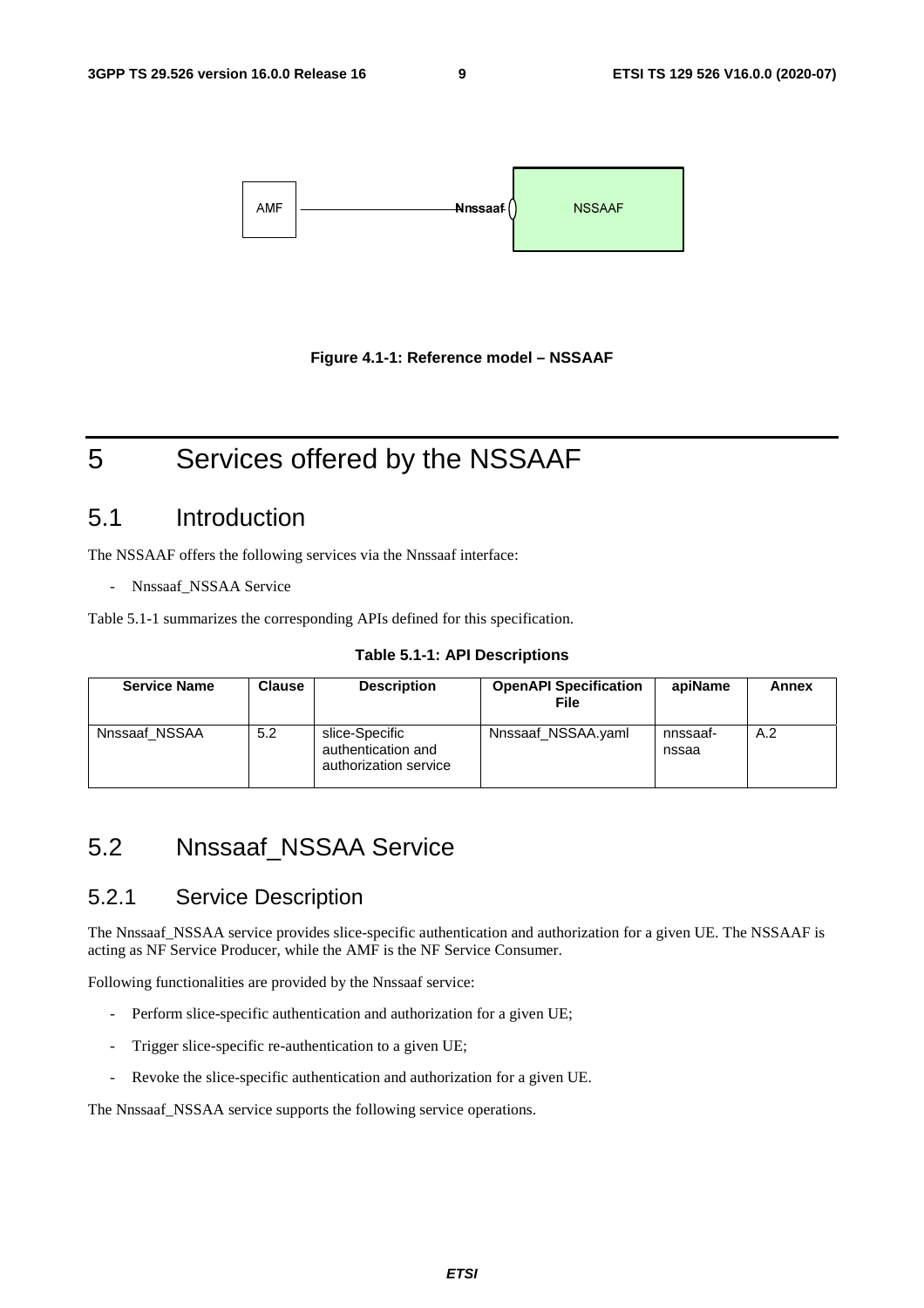| <b>Service Operations</b>         | <b>Description</b>                                                                                 | <b>Operation</b><br><b>Semantics</b> | <b>Example</b><br>Consumer(s) |
|-----------------------------------|----------------------------------------------------------------------------------------------------|--------------------------------------|-------------------------------|
| Authenticate                      | Perform slice-specific authentication and<br>authorization for a given UE.                         | Request/Response                     | <b>AMF</b>                    |
| Re-Authentication<br>Notification | Request slice-specific re-authentication and re-<br>authorization for a given UE.                  | Callback                             | <b>AMF</b>                    |
| Revocation<br>Notification        | Request revocation of slice-specific<br>authentication and authorization result for a<br>given UE. | Callback                             | <b>AMF</b>                    |

**Table 5.2.1-1: Service operations supported by the Nnssaaf\_NSSAA service** 

### 5.2.2 Service Operations

#### 5.2.2.1 Introduction

See Table 5.2.1-1 for an overview of the service operations supported by the Nnssaaf\_NSSAA service.

#### 5.2.2.2 Authenticate

#### 5.2.2.2.1 General

The Authenticate service operation permits the NF Service Consumer (i.e. the AMF) to initiate slice-specific authentication and authorization. The NSSAAF may relay the EAP message to an AAA-S and collect the result of slicespecific authentication and authorization from the AAA-S, as specified in clause 4.2.9.2 of 3GPP TS 23.502 [3], and clause  $x.x.x$  of 3GPP TS 33.501 [8].

The NF Service Consumer (i.e. the AMF) shall send a POST request to the resource representing slice authentication collection (i.e. …/v1/slice-authentications) to request the NSSAAF to create the corresponding resource context and perform slice-specific authentication and authorization.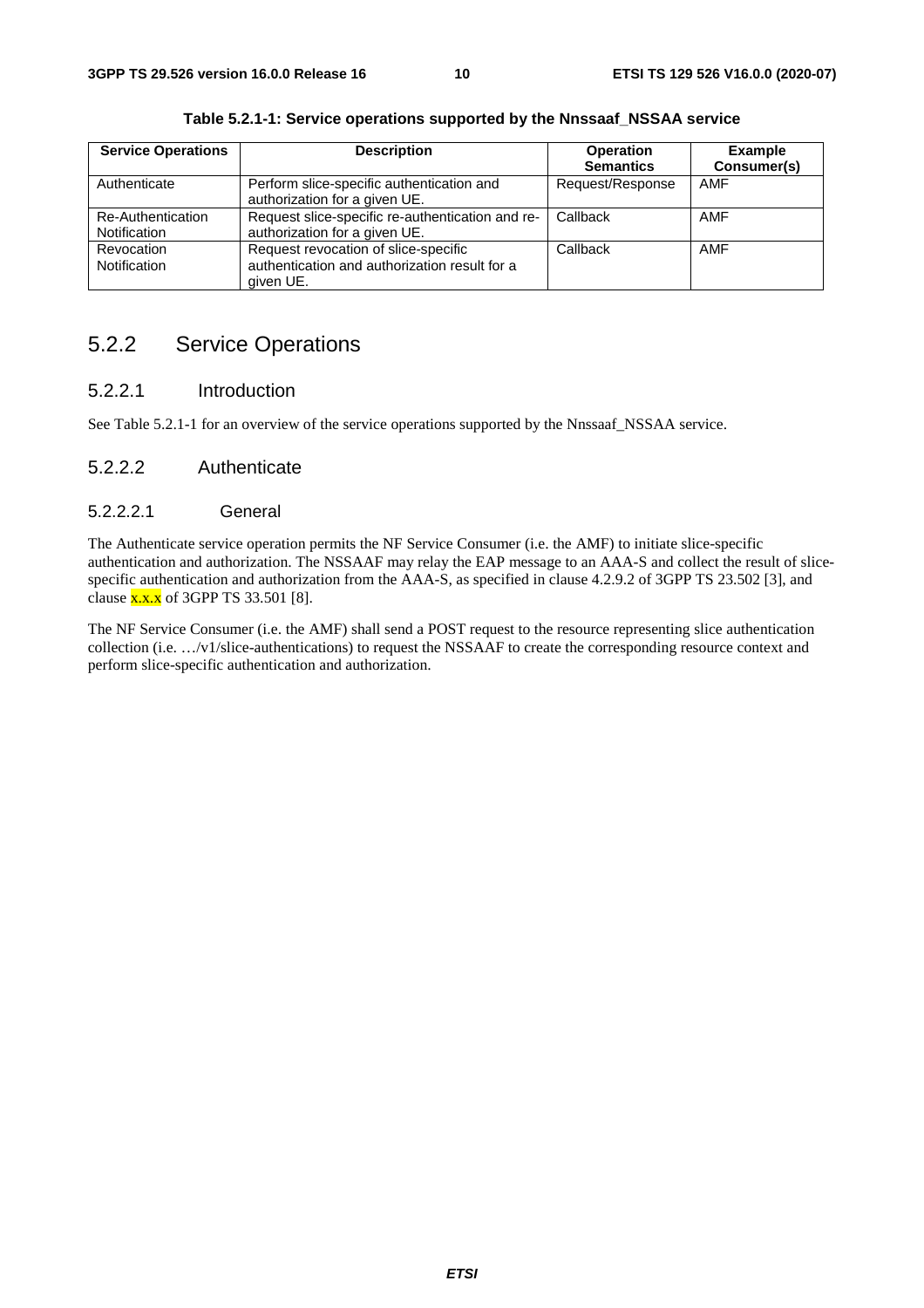

#### **Figure 5.2.2.2.1-1: Slice-Specific Authentication and Authorization**

1. The NF Service Consumer (AMF) shall send a POST request to the NSSAAF, targeting the resource of slice authentication collection (i.e. …/v1/slice-authentications), to perform slice-specific authentication and authorization.

The payload of the body shall contain the slice authentication information, which includes:

- UE ID (i.e. GPSI)
- S-NSSAI
- EAP ID Response message (which is received from the UE)
- optionally, the AAA-S address

Editor's Note: It is FFS whether the AAA-S address is provided by the AMF in this step and subsequent steps.

- optionally, the callback URI of the AMF to receive re-authentication notification from the NSSAAF;
- optionally, the callback URI of the AMF to receive revocation notification from the NSSAAF.

Based on local policy, the AMF may determine to provide callback URI(s) for receiving re-authentication notification or revocation notification. For example, the callback URIs are provided for an UE identified with low mobility characteristic.

- 2. The NSSAAF creates slice authentication context for the UE, and starts the slice-specific authentication and authorization procedure. If the AAA-S is involved in slice-specific authentication and authorization procedure, the NSSAAF shall forward the EAP ID Response message to the AAA-S. Depending on the result, either step 3a or step 3b is performed.
- 3a. On success, "201 Created" shall be returned. The "Location" header shall contain the URI of the created resource (e.g. .../v1/slice-authentications/{authCtxId}). The payload body shall contain the slice authentication context, which includes the EAP message generated by the NSSAAF or from the AAA-S. The NF Service Consumer (i.e.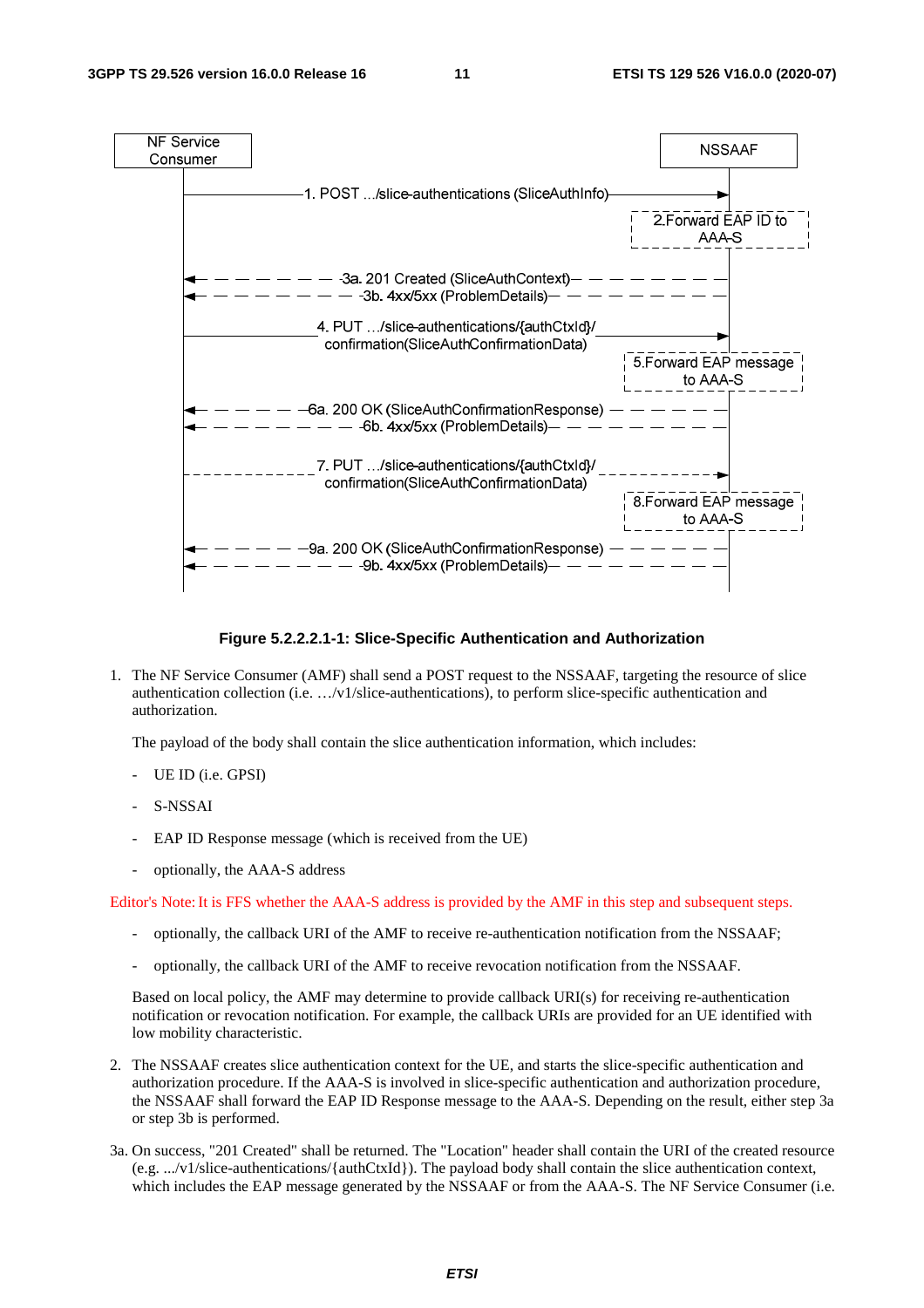the AMF) shall forward the received EAP message to the UE in NAS message, as specified in clause 4.2.9.2 of 3GPP TS 23.502 [3].

- 3b. On failure, one of the HTTP status code listed in Table 6.1.7.3-1 shall be returned with the message body containing a ProblemDetails structure with the "cause" attribute set to one of the application error listed in Table 6.1.7.3-1. If the slice is not authorized, the NSSAAF shall use the "SLICE\_AUTH\_REJECTED" application error code.
- 4. Once receiving EAP message from the UE, the NF Service Consumer (i.e. the AMF) shall send a PUT request to the NSSAAF, targeting the resource of the slice authentication context (i.e. …/v1/sliceauthentications/{authCtxId}).

The payload body shall carry the slice authentication confirmation data which includes:

- UE ID (i.e. GPSI)
- S-NSSAI
- AAA-S address
- EAP Message (which is received from the UE)
- 5. The NSSAAF checks and confirms the slice-specific authentication and authorization. If the AAA-S is involved, the NSSAAF shall forward the EAP Message to the AAA-S to confirm the slice-specific authentication and authorization. Depending on the result, either step 6a or step 6b is performed.
- 6a. On success, "200 OK" shall be returned. The payload body shall contain the slice authentication confirmation response, which includes the EAP message (e.g. EAP success/failure message) generated by the NSSAAF or from the AAA-S. The NF Service Consumer (i.e. the AMF) shall forward the EAP message to the UE in NAS message.

If the UE is authenticated, the NSSAAF shall set the "authResult" attribute to "EAP\_SUCCESS". If failed to authenticate the UE, the "authResult" attribute shall be set to "EAP\_FAILURE".

If subsequent EAP message exchange is needed between the UE and the NSSAAF(AAA-S), the NSSAAF shall not include SliceAuthResult in the response message.

- 6b. On failure, one of the HTTP status codes listed in Table 6.1.7.3-1 shall be returned with the message body containing a ProblemDetails structure with the "cause" attribute set to one of the application error listed in Table 6.1.7.3-1.
- 7-9. If subsequent EAP message exchange is needed between the UE and the NSSAAF to finish the EAP based authentication, step 7-9 are performed.

In above steps, if the AAA-S is involved in the slice-specific authentication and authorization procedure while there is no expected response from the AAA-S in the case of time out, the NSSAAF shall return HTTP status code "504 Gateway Timeout", with the message body containing a ProblemDetails structure with the "cause" attribute set to "TIMED\_OUT\_REQUEST".

After the completion of slice-specific authentication and authorization procedure, it is up to implementation whether the NSSAAF stores the slice authentication context and related resources for a configured period, or deletes the context and resource immediately, e.g. depending on the potential need for AAA-S initiated slice-specific reauthentication/revocation notification.

#### 5.2.2.3 Re-Authentication Notification

#### 5.2.2.3.1 General

The Re-Authentication Notification service operation shall be used by the NSSAAF to notify the AMF to re-initiate slice-specific authentication and authorization for a given UE.

The NSSAAF shall notify the NF Service Consumer (i.e. the AMF) by using the HTTP POST method as shown in Figure 5.2.2.3.1-1.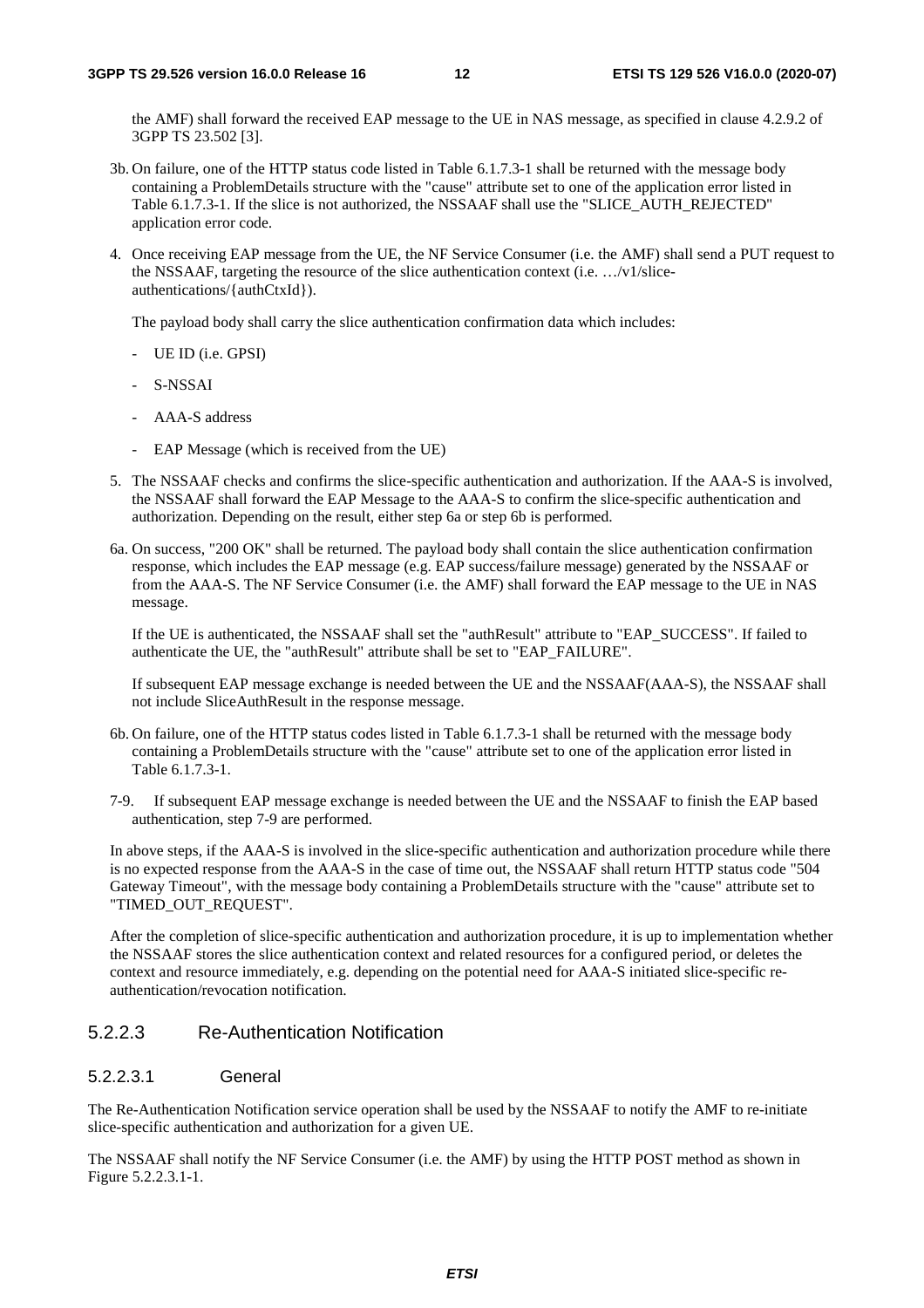

**Figure 5.2.2.3.1-1: Re-authentication Notification** 

1. The NSSAAF shall send a POST request to the callback URI used to receiving re-authentication notification, which is either provided by the NF Service Consumer (i.e. the AMF), or retrieved from the AMF profile stored in the NRF.

 The HTTP payload body of the POST request shall contain the SliceAuthReauthNotification data structure, within which:

- the notificationType set to the SliceAuthNotificationType of "SLICE\_RE\_AUTH";
- the gpsi set to the GPSI of the given UE required to be re-authenticated;
- the snssai set to the S-NSSAI required to be re-authenticated;

2a. On success, "204 No Content" shall be returned and the payload body of the POST response shall be empty.

After responding the request, the NF Service Consumer (i.e. the AMF) shall send NAS message to the UE to trigger re-authentication and re-authorization for the given slice.

2b. On failure, one of the HTTP status code listed in Table 6.1.7.3-1 shall be returned. For a 4xx/5xx response, the message body shall contain a ProblemDetails structure with the "cause" attribute set to one of the application error listed in Table 6.1.7.3-1.

#### 5.2.2.4 Revocation Notification

#### 5.2.2.4.1 General

The Revocation Notification service operation shall be used by the NSSAAF to notify the AMF to revoke slice-specific authentication and authorization result, and may trigger the AMF to release the corresponding PDU sessions associated to the indicated slice.

The NSSAAF shall notify the NF Service Consumer (i.e. the AMF) by using the HTTP POST method as shown in Figure 5.2.2.4.1-1.



#### **Figure 5.2.2.4.1-1: Revocation Notification**

1. The NSSAAF shall send a POST request to the revocation notification callback URI, which is either provided by the NF Service Consumer (i.e. the AMF), or retrieved from the AMF profile stored in the NRF.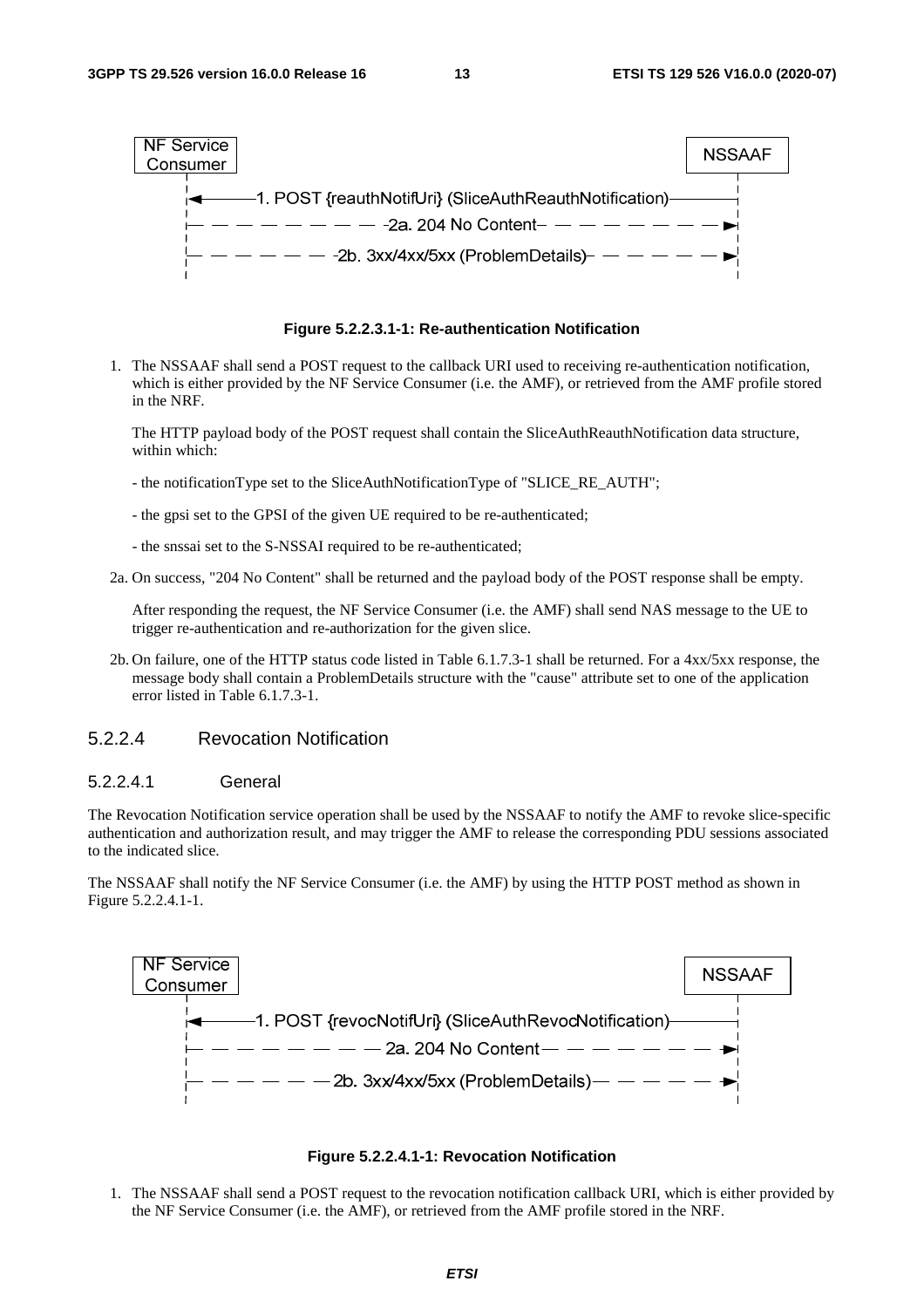The HTTP payload body of the POST request shall contain the SliceAuthRevocNotification data structure, within which:

- the notificationType set to the SliceAuthNotificationType of "SLICE\_REVOCATION";
- the gpsi set to the GPSI of the given UE for whom the slice-specific authorization revocation is required;
- the snssai set to the S-NSSAI for which the slice-specific authorization revocation is required;
- 2a. On success, "204 No Content" shall be returned and the payload body of the POST response shall be empty.

On receiving the request, the NF Service Consumer (i.e. the AMF) shall revoke the slice-specific authentication and authorization result for the given UE. If there is PDU session associated to the given slice, the AMF shall trigger the PDU session release to the SMF, with appropriate cause value.

2b. On failure, one of the HTTP status code listed in Table 6.1.7.3-1 shall be returned. For a 4xx/5xx response, the message body shall contain a ProblemDetails structure with the "cause" attribute set to one of the application error listed in Table 6.1.7.3-1.

### 6 API Definitions

### 6.1 Nnssaaf\_NSSAA Service API

### 6.1.1 Introduction

The Nnssaaf\_NSSAA service shall use the Nnssaaf\_NSSAA API.

The API URI of the  $\le$ Service 1 $>$  API shall be:

#### **{apiRoot}/<apiName>/<apiVersion>/**

The request URIs used in HTTP request from the NF service consumer towards the NF service producer shall have the Resource URI structure defined in clause 4.4.1 of 3GPP TS 29.501 [5], i.e.:

#### **{apiRoot}/<apiName>/<apiVersion>/<apiSpecificResourceUriPart>**

with the following components:

- The {apiRoot} shall be set as described in 3GPP TS 29.501 [5].
- The <apiName> shall be "nnssaaf-nssaa".
- The  $\langle$ apiVersion $\rangle$  shall be "v1".
- The <apiSpecificResourceUriPart> shall be set as described in clause 5.3.

### 6.1.2 Usage of HTTP

#### 6.1.2.1 General

HTTP/2, IETF RFC 7540 [11], shall be used as specified in clause 5 of 3GPP TS 29.500 [4].

HTTP/2 shall be transported as specified in clause 5.3 of 3GPP TS 29.500 [4].

The OpenAPI [6] specification of HTTP messages and content bodies for the Nnssaaf\_NSSAA API is contained in Annex A.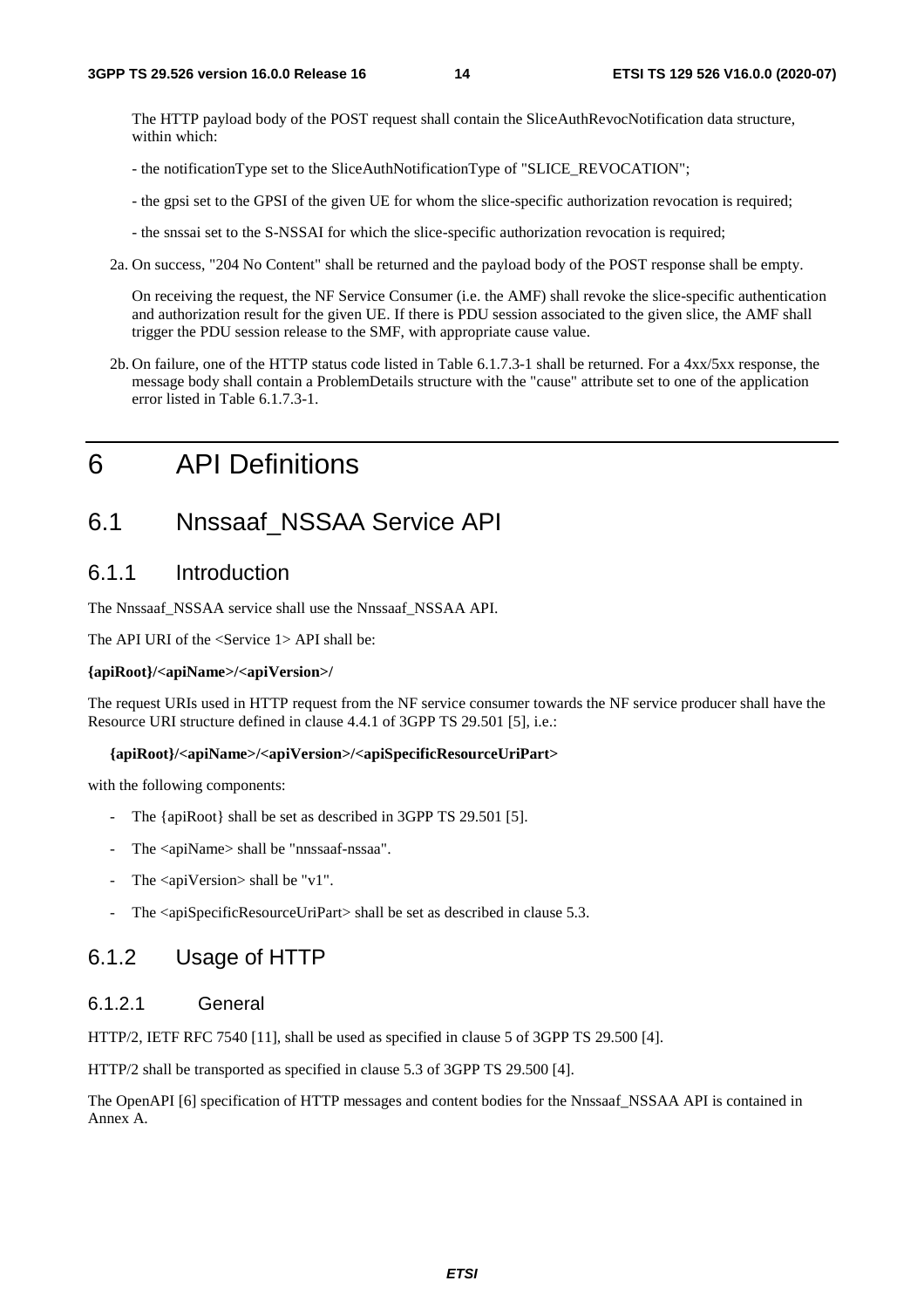#### 6.1.2.2 HTTP standard headers

#### 6.1.2.2.1 General

See clause 5.2.2 of 3GPP TS 29.500 [4] for the usage of HTTP standard headers.

#### 6.1.2.2.2 Content type

JSON, IETF RFC 8259 [12], shall be used as content type of the HTTP bodies specified in the present specification as specified in clause 5.4 of 3GPP TS 29.500 [4]. The use of the JSON format shall be signalled by the content type "application/json".

"Problem Details" JSON object shall be used to indicate additional details of the error in a HTTP response body and shall be signalled by the content type "application/problem+json", as defined in IETF RFC 7807 [13].

#### 6.1.2.3 HTTP custom headers

The mandatory HTTP custom header fields specified in clause 5.2.3.2 of 3GPP TS 29.500 [4] shall be applicable.

#### 6.1.3 Resources

#### 6.1.3.1 Overview

The structure of the Resource URIs of the Nnssaaf\_NSSAA service is shown in Figure 6.1.3.1-1

#### //{apiRoot}/nnssaaf-nssaa/<apiVersion>



#### **Figure 6.1.3.1-1: Resource URI structure of the NSSAA API**

Table 6.1.3.1-1 provides an overview of the resources and applicable HTTP methods.

|  |  | Table 6.1.3.1-1: Resources and methods overview |
|--|--|-------------------------------------------------|
|--|--|-------------------------------------------------|

| Resource name                              | <b>Resource URI</b>                   | <b>HTTP</b><br>method<br>or<br>custom<br><b>loperation</b> | <b>Description</b>                                                                                                                            |
|--------------------------------------------|---------------------------------------|------------------------------------------------------------|-----------------------------------------------------------------------------------------------------------------------------------------------|
| slice-<br>lauthentications<br>(Collection) | /v1/slice-authentications             | <b>POST</b>                                                | Initiate the slice-specific<br>lauthentication and<br>authorization process by<br>providing inputs related to<br>the UE and a specific slice. |
| slice-authentication<br>(Document)         | /v1/slice-authentications/{authCtxld} | IPUT                                                       | Put the UE response from<br>the EAP process.                                                                                                  |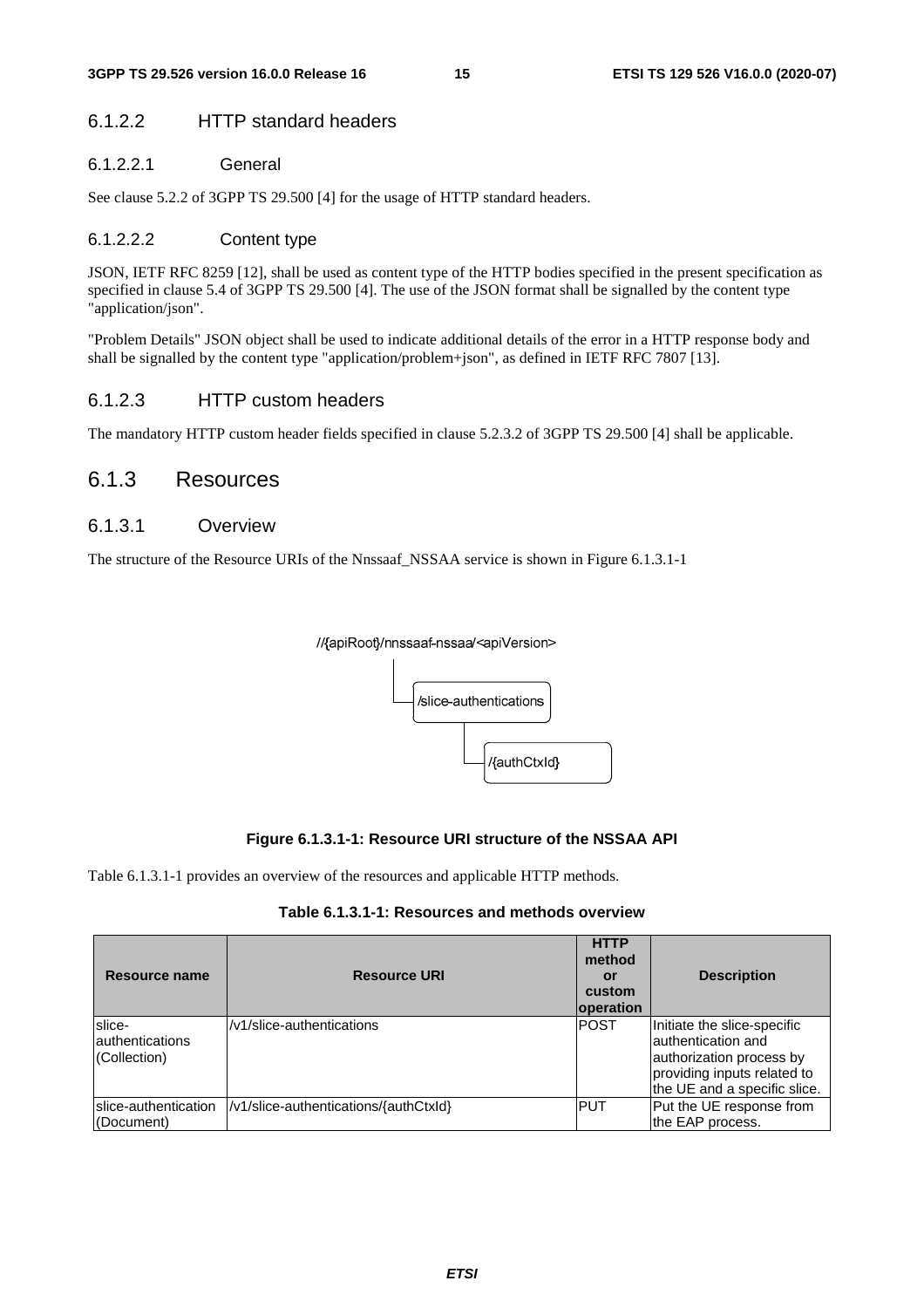#### 6.1.3.2 Resource: slice-authentications (Collection)

#### 6.1.3.2.1 Description

This resource represents a collection of the slice-authentication resources generated by the NSSAAF.

#### 6.1.3.2.2 Resource Definition

#### Resource URI: **{apiRoot}/nnssaaf-nssaa /<apiVersion>/slice-authentications**

This resource shall support the resource URI variables defined in table 6.1.3.2.2-1.

#### **Table 6.1.3.2.2-1: Resource URI variables for this resource**

| Name       | Data type | <b>Definition</b> |
|------------|-----------|-------------------|
| apiRoot    | Istrina   | ISee clause 6.1.1 |
| apiVersion | string    | ISee clause 6.1.1 |

#### 6.1.3.2.3 Resource Standard Methods

#### 6.1.3.2.3.1 POST

This method shall support the URI query parameters specified in table 6.1.3.2.3.1-1.

#### **Table 6.1.3.2.3.1-1: URI query parameters supported by the POST method on this resource**

| Name | Data type | <b>Cardinality</b> | <b>Description</b> | المستوار المناسب |
|------|-----------|--------------------|--------------------|------------------|
| ln/a |           |                    |                    |                  |
|      |           |                    |                    |                  |

This method shall support the request data structures specified in table 6.1.3.2.3.1-2 and the response data structures and response codes specified in table 6.1.3.2.3.1-3.

#### **Table 6.1.3.2.3.1-2: Data structures supported by the POST Request Body on this resource**

| Data type |            | dinality: | Description                                                                          |
|-----------|------------|-----------|--------------------------------------------------------------------------------------|
| SliceAut. | <b>IVI</b> |           | . S-NSSAI, and EAP ID Response from the UE.<br>the GPSI.<br>etc.<br><b>IContains</b> |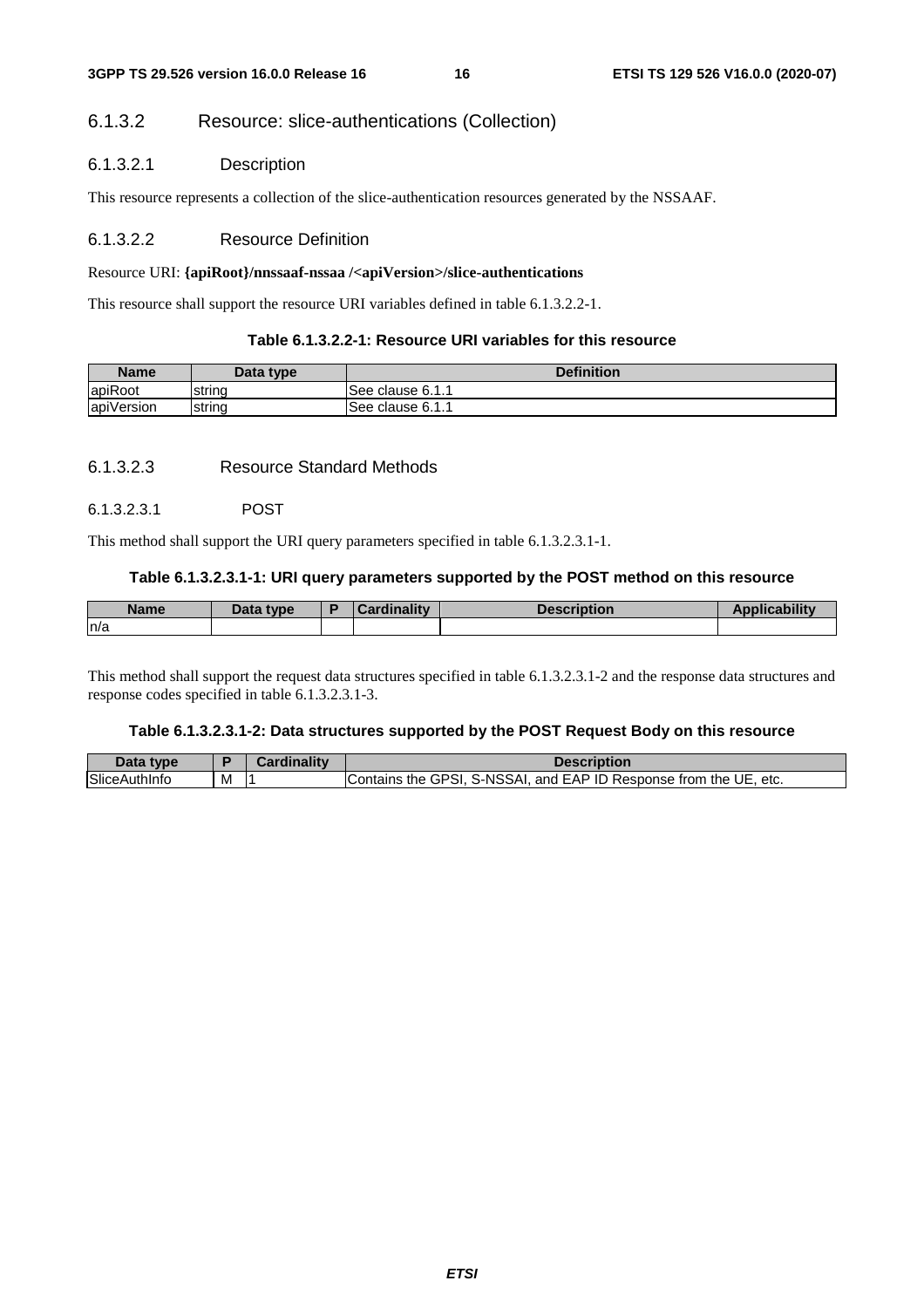| Table 6.1.3.2.3.1-3: Data structures supported by the POST Response Body on this resource |  |
|-------------------------------------------------------------------------------------------|--|
|-------------------------------------------------------------------------------------------|--|

| Data type               | P       | <b>Cardinality</b>             | <b>Response</b><br>codes   | <b>Description</b>                                                                                                                                                                                                                                                                                               |
|-------------------------|---------|--------------------------------|----------------------------|------------------------------------------------------------------------------------------------------------------------------------------------------------------------------------------------------------------------------------------------------------------------------------------------------------------|
| <b>SliceAuthContext</b> | м       |                                | 201<br>Created             | This case indicates the corresponding resource has been<br>created by the NSSAAF for the requested slice-specific<br>authentication and authorization, and further EAP process is<br>required.<br>The HTTP response shall include a "Location" header that<br>contains the resource URI of the created resource. |
| ProblemDetails          | $\circ$ | 0.1                            | 400 Bad<br>Request         | This case represents the failure to start slice-specific<br>authentication and authorization because of input parameter<br>error.                                                                                                                                                                                |
| ProblemDetails          | $\circ$ | 0.1                            | 403<br>Forbidden           | This case represents when the UE or the slice is not allowed to<br>be authenticated.<br>The "cause" attribute may be used to indicate one of the<br>following application errors:<br>- SLICE_AUTH_REJECTED                                                                                                       |
| <b>ProblemDetails</b>   | $\circ$ | 0.1                            | 404 Not<br>Found           | This case represents the user or user context is not found.<br>The "cause" attribute may be used to indicate one of the<br>following application errors:<br>- CONTEXT_NOT_FOUND<br>USER NOT FOUND                                                                                                                |
| <b>ProblemDetails</b>   | $\circ$ | 0.1                            | 504<br>Gateway<br>Time out | This case represents network error or remote peer (i.e. AAA-S)<br>error, e.g. not reachable, no response and time out.<br>The "cause" attribute may be used to indicate one of the<br>following application errors:<br>- NETWORK_FAILURE<br>- UPSTREAM_SERVER_ERROR<br>- TIME OUT REQUEST                        |
| NOTE:                   |         | 3GPP TS 29.500 [4] also apply. |                            | The mandatory HTTP error status code for the POST method listed in Table 5.2.7.1-1 of                                                                                                                                                                                                                            |

#### **Table 6.1.3.2.3.1-4: Headers supported by the POST method on this resource**

| Name | Data type | <b>Cardinality</b> | <b>Description</b> |
|------|-----------|--------------------|--------------------|
| n/a  |           |                    |                    |

#### **Table 6.1.3.2.3.1-5: Headers supported by the 201 response code on this resource**

| <b>Name</b> | Data type | D | <b>Cardinality</b> | <b>Description</b>                      |
|-------------|-----------|---|--------------------|-----------------------------------------|
| Location    | URI       | M |                    | URI of created resource for the slice   |
|             |           |   |                    | lauthentication context.                |
|             |           |   |                    | IThe URI structure is defined in clause |
|             |           |   |                    | 16.1.3.3.1                              |

#### **Table 6.1.3.2.3.1-6: Links supported by the 201 Response Code on this endpoint**

| <b>Name</b> | Resource name | <b>HTTP</b> method<br>or custom | Link<br>parameter(s) | <b>Description</b> |
|-------------|---------------|---------------------------------|----------------------|--------------------|
|             |               | operation                       |                      |                    |
| n/a         |               |                                 |                      |                    |

#### 6.1.3.2.4 Resource Custom Operations

There is no Resource Custom Operations in the current version of this API.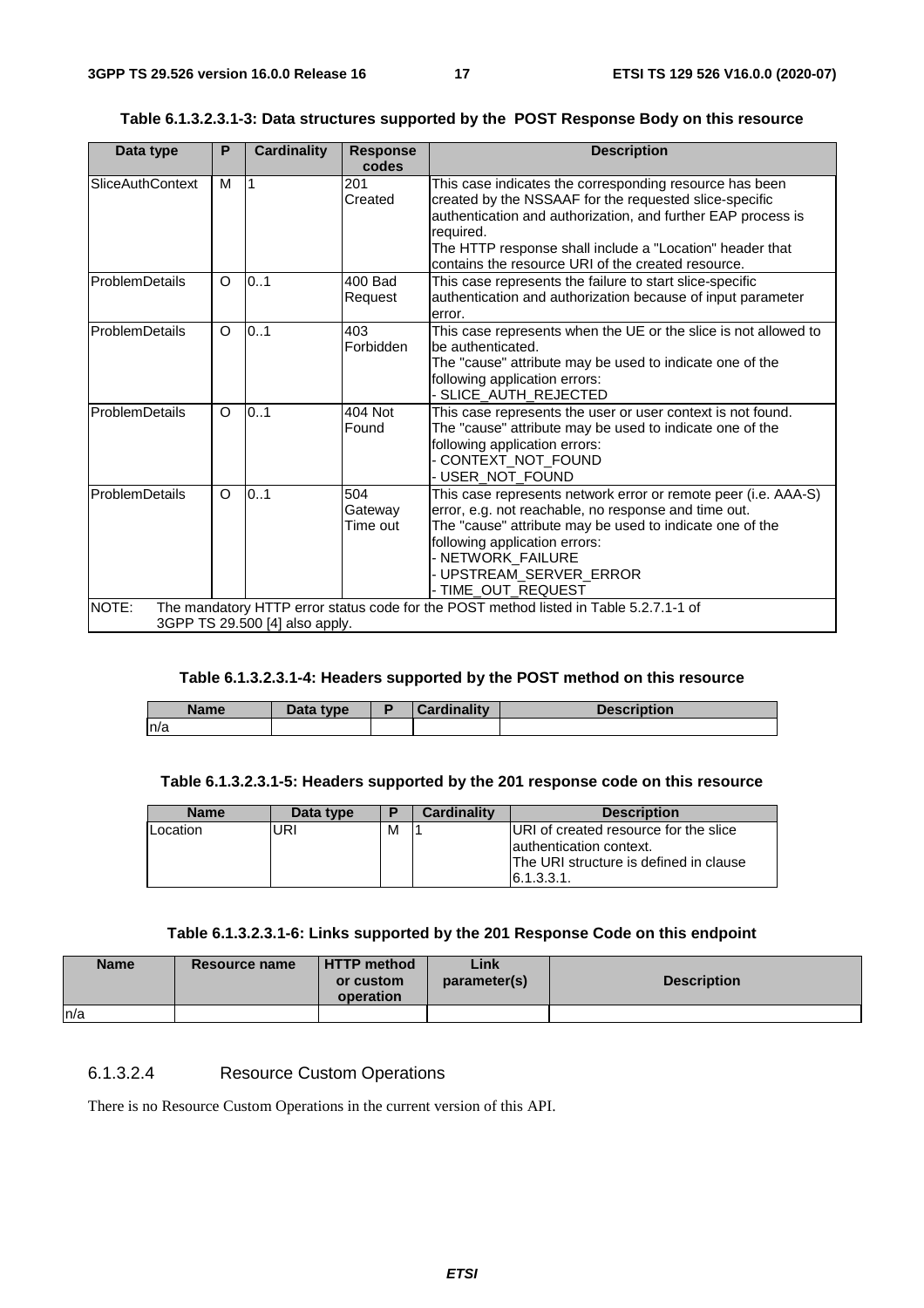#### 6.1.3.3 Resource: slice-authentication (Document)

#### 6.1.3.3.1 Description

The sub-resource "slice-authentication" is generated by the NSSAAF. This subresource should not persist after the slice-specific authentication and authorization process finishes.

#### 6.1.3.3.2 Resource Definition

#### Resource URI: **{apiRoot}/nnssaaf-nssaa/<apiVersion>/slice-authentications/{authCtxId}**

This resource shall support the resource URI variables defined in table 6.1.3.3.2-1.

#### **Table 6.1.3.3.2-1: Resource URI variables for this resource**

| <b>Name</b> | Data type | <b>Definition</b>                                                         |
|-------------|-----------|---------------------------------------------------------------------------|
| lapiRoot    | string    | See clause 6.1.1                                                          |
| apiVersion  | string    | See clause 6.1.1                                                          |
| lauthCtxId  | string    | The slice authentication context ID, which is of data type SliceAuthCtxId |
|             |           | defined in clause 6.1.6.3.2.                                              |

#### 6.1.3.3.3 Resource Standard Methods

#### 6.1.3.3.3.1 PUT

This method shall support the URI query parameters specified in table 6.1.3.3.3.1-1.

#### **Table 6.1.3.3.3.1-1: URI query parameters supported by the PUT method on this resource**

| <b>Name</b> | Data type | Cordinality | <b>Description</b> | . |
|-------------|-----------|-------------|--------------------|---|
| ln/a        |           |             |                    |   |

This method shall support the request data structures specified in table 6.1.3.3.3.1-2 and the response data structures and response codes specified in table 6.1.3.3.3.1-3.

#### **Table 6.1.3.3.3.1-2: Data structures supported by the PUT Request Body on this resource**

| Data type                                    |   | <b>Cardinality</b> | <b>Description</b>                                                    |
|----------------------------------------------|---|--------------------|-----------------------------------------------------------------------|
| <b>SliceAuthConfirma</b><br><b>ItionData</b> | М |                    | Contains the EAP message generated by the UE and provided to the AMF. |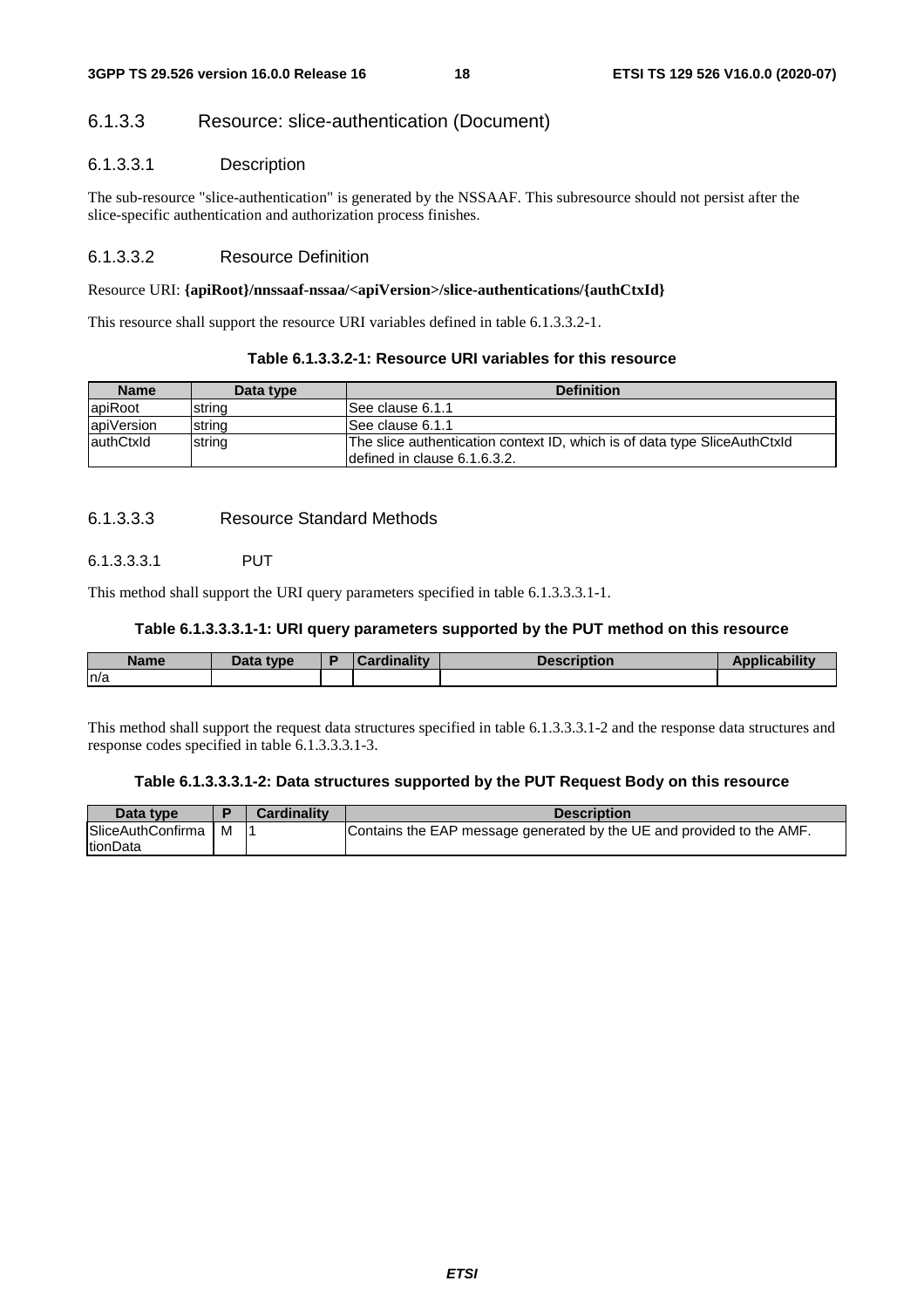| Data type                         | P        | <b>Cardinality</b> | <b>Response</b><br>codes   | <b>Description</b>                                                                                                                                                                                                                                                                          |
|-----------------------------------|----------|--------------------|----------------------------|---------------------------------------------------------------------------------------------------------------------------------------------------------------------------------------------------------------------------------------------------------------------------------------------|
| SliceAuthConfirm<br>ationResponse | M        | 1                  | 200 OK                     | This case indicates that the NSSAAF has performed the slice-<br>specific authentication. The response body shall contain the<br>result of the slice-specific authentication and authorization.                                                                                              |
| ProblemDetails                    | O        | 0.1                | 400 Bad<br>Request         | This case represents a slice-specific authentication failure<br>because of input parameter error. This indicates that the<br>NSSAAF was not able to process the slice-specific<br>authentication.                                                                                           |
| ProblemDetails                    | $\Omega$ | 0.1                | 403<br>Forbidden           | This case represents when the UE or the slice is not allowed to<br>be authenticated.<br>The "cause" attribute may be used to indicate one of the<br>following application errors:<br>- SLICE_AUTH_REJECTED                                                                                  |
| ProblemDetails                    | O        | 0.1                | 404 Not<br>Found           | This case represents the UE or UE related context is not found.<br>The "cause" attribute may be used to indicate one of the<br>following application errors:<br>CONTEXT_NOT_FOUND<br>- USER_NOT_FOUND                                                                                       |
| ProblemDetails                    | O        | 0.1                | 504<br>Gateway<br>Time out | This case represents network error or remote peer (i.e. AAA-S)<br>error, e.g. not reachable, no response when time out.<br>The "cause" attribute may be used to indicate one of the<br>following application errors:<br>- NETWORK_FAILURE<br>- UPSTREAM_SERVER_ERROR<br>- TIMED_OUT_REQUEST |
| NOTE:<br>also apply.              |          |                    |                            | The mandatory HTTP error status code for the PUT method listed in Table 5.2.7.1-1 of 3GPP TS 29.500 [4]                                                                                                                                                                                     |

**Table 6.1.3.3.3.1-3: Data structures supported by the PUT Response Body on this resource** 

#### **Table 6.1.3.3.3.1-4: Headers supported by the PUT method on this resource**

| <b>Name</b> | Data type | E | <b>Cardinality</b> | <b>Description</b> |
|-------------|-----------|---|--------------------|--------------------|
| n/a         |           |   |                    |                    |

#### **Table 6.1.3.3.3.1-5: Headers supported by the 200 response code on this resource**

| <b>Name</b> | Data type | <b>Cardinality</b> | <b>Description</b> |
|-------------|-----------|--------------------|--------------------|
| n/a         |           |                    |                    |

#### **Table 6.1.3.3.3.1-6: Links supported by the 200 Response Code on this endpoint**

| <b>Name</b> | Resource name | <b>HTTP method</b><br>or custom<br>operation | Link<br>parameter(s) | <b>Description</b> |
|-------------|---------------|----------------------------------------------|----------------------|--------------------|
| ln/a        |               |                                              |                      |                    |

#### 6.1.3.3.4 Resource Custom Operations

There is no Resource Custom Operations in the current version of this API.

### 6.1.4 Custom Operations without associated resources

#### 6.1.4.1 Overview

There is no Custom Operation in the current version of this API.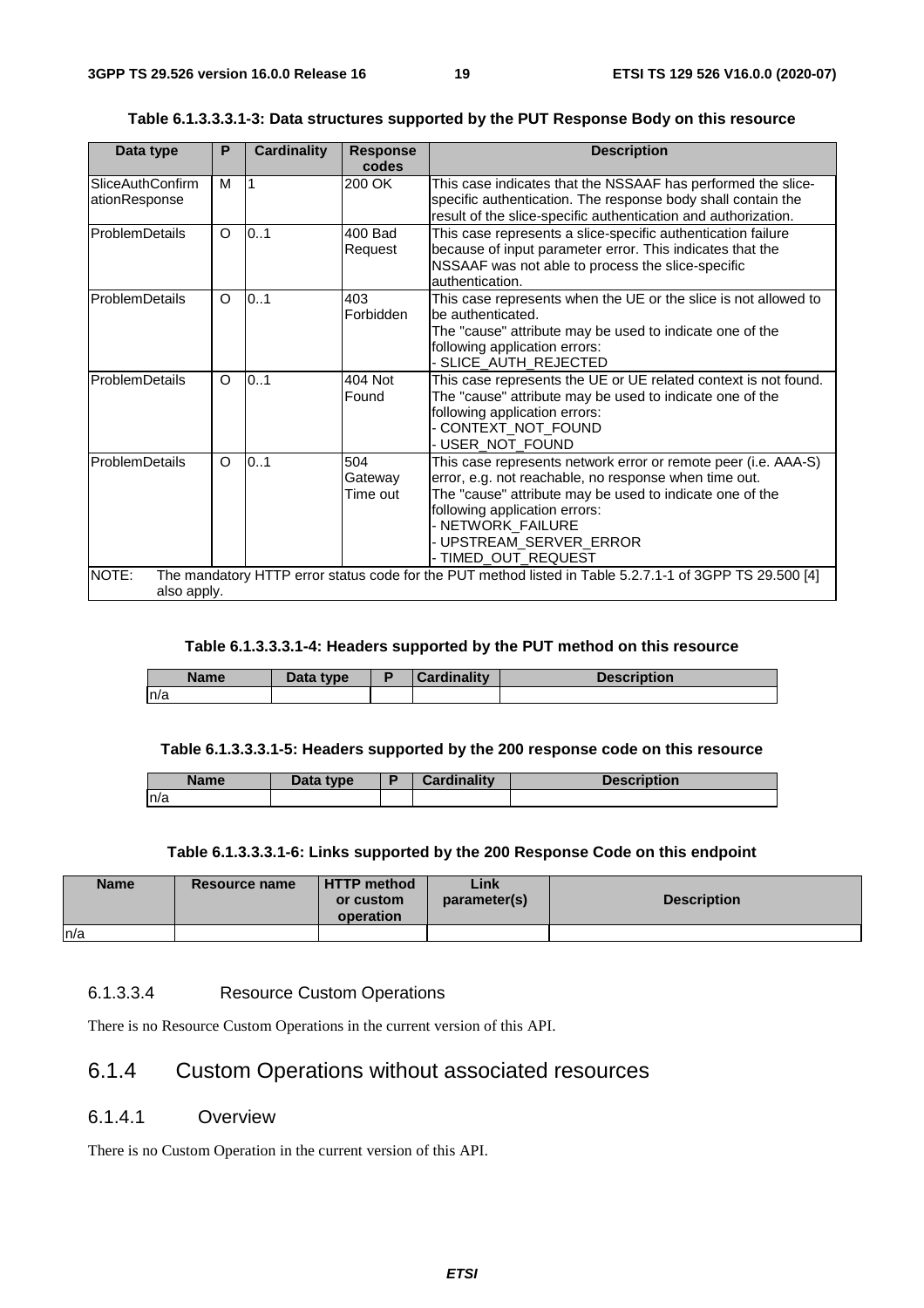### 6.1.5 Notifications

#### 6.1.5.1 General

Notifications shall comply to clause 6.2 of 3GPP TS 29.500 [4] and clause 4.6.2.3 of 3GPP TS 29.501 [5].

| <b>Notification</b>               | <b>Resource URI</b>                                                      | <b>HTTP</b><br>method or<br>custom<br>operation | <b>Description</b><br>(service operation) |
|-----------------------------------|--------------------------------------------------------------------------|-------------------------------------------------|-------------------------------------------|
| Re-authentication<br>Notification | {reauthNotifUri}<br>(NF Service Consumer provided callback<br>reference) | <b>POST</b>                                     | <b>Re-authentication</b><br>Notification  |
| Revocation<br>Notification        | {revocNotifUri}<br>(NF Service Consumer provided callback<br>reference)  | <b>POST</b>                                     | lRevocation<br>Notification               |

| Table 6.1.5.1-1: Notifications overview |
|-----------------------------------------|
|-----------------------------------------|

#### 6.1.5.2 Re-authentication Notification

#### 6.1.5.2.1 Description

The Re-authentication Notification is used by the NSSAAF to trigger the NF Service Consumer (i.e. the AMF) to reinitiate slice-specific authentication and authorization for a given UE.

#### 6.1.5.2.2 Target URI

The Notification URI **"{reauthNotifUri}"** shall be used with the resource URI variables defined in table 6.1.5.2.2-1.

#### **Table 6.1.5.2.2-1: Resource URI variables for this resource**

| <b>s</b> ame           | $\sim$ -finities                                                                              |
|------------------------|-----------------------------------------------------------------------------------------------|
| <b>IreauthNotifUri</b> | URI.<br>Strina<br>ı formatted as URI which l<br>carries the re-authentication<br>notification |

#### 6.1.5.2.3 Standard Methods

#### 6.1.5.2.3.1 POST

This method shall support the request data structures specified in table 6.1.5.2.3.1-1 and the response data structures and response codes specified in table 6.1.5.2.3.1-1.

#### **Table 6.1.5.2.3.1-2: Data structures supported by the POST Request Body on this resource**

| Data type                          |   | Cardinality | <b>Description</b>                                                                               |
|------------------------------------|---|-------------|--------------------------------------------------------------------------------------------------|
| <b>SliceAuthReauthNotification</b> | M |             | SliceAuthReauthNotification which carries the re-<br>authentication notification for a given UE. |
|                                    |   |             |                                                                                                  |

#### **Table 6.1.5.2.3.1-3: Data structures supported by the POST Response Body on this resource**

|       | Data type                                                                              |  | <b>Cardinality</b> | <b>Response</b><br>codes | <b>Description</b> |  |
|-------|----------------------------------------------------------------------------------------|--|--------------------|--------------------------|--------------------|--|
| In/a  |                                                                                        |  |                    |                          |                    |  |
| NOTE: | The mandatory HTTP error status codes for the POST method listed in Table 5.2.7.1-1 of |  |                    |                          |                    |  |
|       | 3GPP TS 29.500 [4] also apply.                                                         |  |                    |                          |                    |  |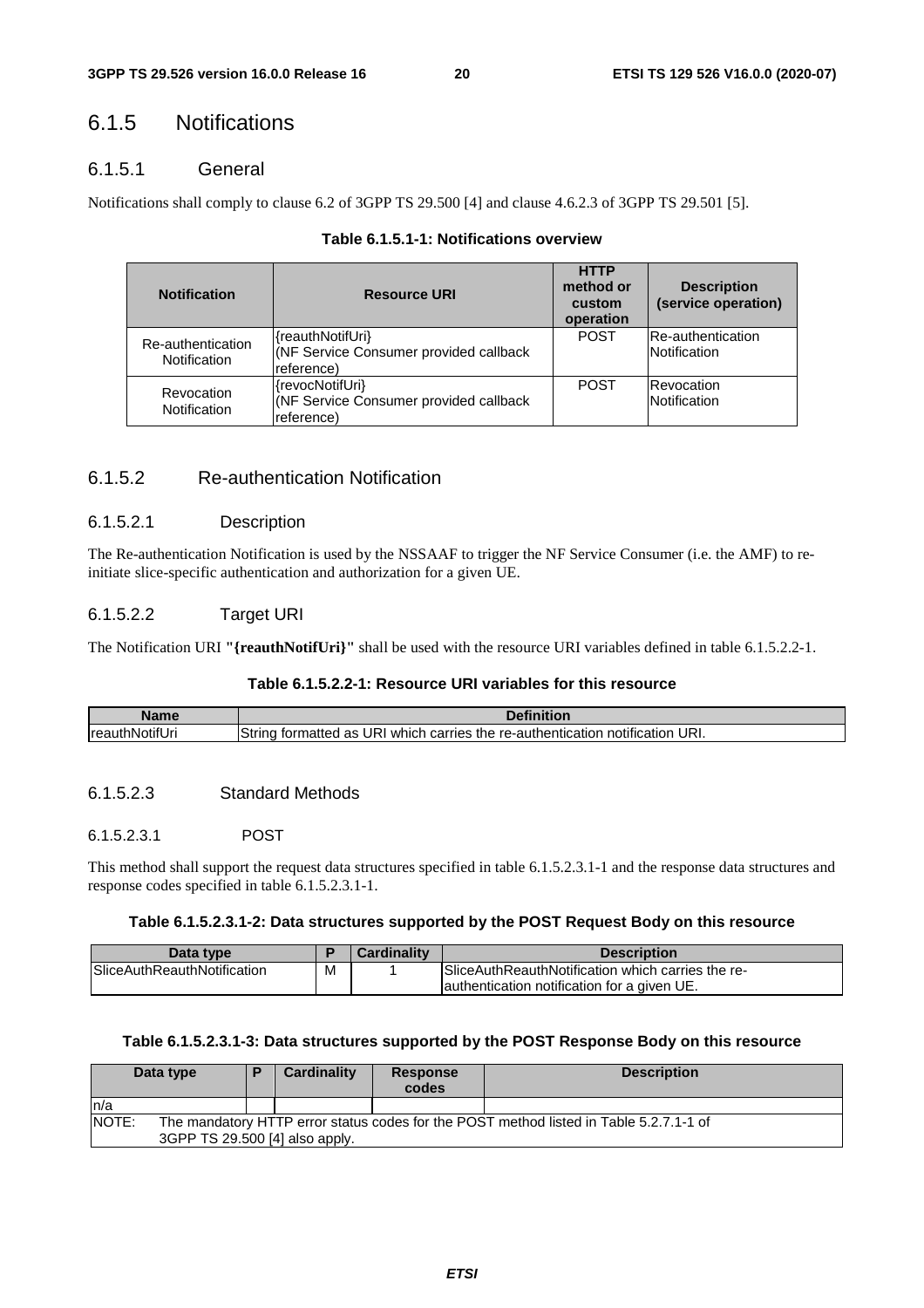#### 6.1.5.3 Revocation Notification

#### 6.1.5.3.1 Description

The Revocation Notification is used by the NSSAAF to trigger the NF Service Consumer (i.e. the AMF) to revoke the slice-specific authentication and authorization result for a given UE.

#### 6.1.5.3.2 Target URI

The Notification URI **"{revocNotifUri}"** shall be used with the resource URI variables defined in table 6.1.5.3.2-1.

#### **Table 6.1.5.3.2-1: Resource URI variables for this resource**

| Name                              | $\lambda$                                                                                      |
|-----------------------------------|------------------------------------------------------------------------------------------------|
| $-0.000$<br><b>IrevocNotifUri</b> | URI.<br>String<br>۔ URI which<br>n carries the<br>tormatted as<br>. revocation<br>notification |

#### 6.1.5.3.3 Standard Methods

#### 6.1.5.3.3.1 POST

This method shall support the request data structures specified in table 6.1.5.3.3.1-1 and the response data structures and response codes specified in table 6.1.5.3.3.1-2.

#### **Table 6.1.5.3.3.1-1: Data structures supported by the POST Request Body on this resource**

| Data type                         |   | <b>Cardinality</b> | <b>Description</b>                                              |
|-----------------------------------|---|--------------------|-----------------------------------------------------------------|
| <b>SliceAuthRevocNotification</b> | M |                    | SliceAuthNotification which carries the revocation notification |
|                                   |   |                    | lfor a given UE.                                                |

#### **Table 6.1.5.3.3.1-2: Data structures supported by the POST Response Body on this resource**

|                                                                                                                                   | Data type | ь | <b>Cardinality</b> | <b>Response</b><br>codes | <b>Description</b> |
|-----------------------------------------------------------------------------------------------------------------------------------|-----------|---|--------------------|--------------------------|--------------------|
| In/a                                                                                                                              |           |   |                    |                          |                    |
| NOTE:<br>The mandatory HTTP error status codes for the POST method listed in Table 5.2.7.1-1 of<br>3GPP TS 29.500 [4] also apply. |           |   |                    |                          |                    |

#### 6.1.6 Data Model

#### 6.1.6.1 General

This clause specifies the application data model supported by the API.

Table 6.1.6.1-1 specifies the data types defined for the Nnssaaf service based interface protocol.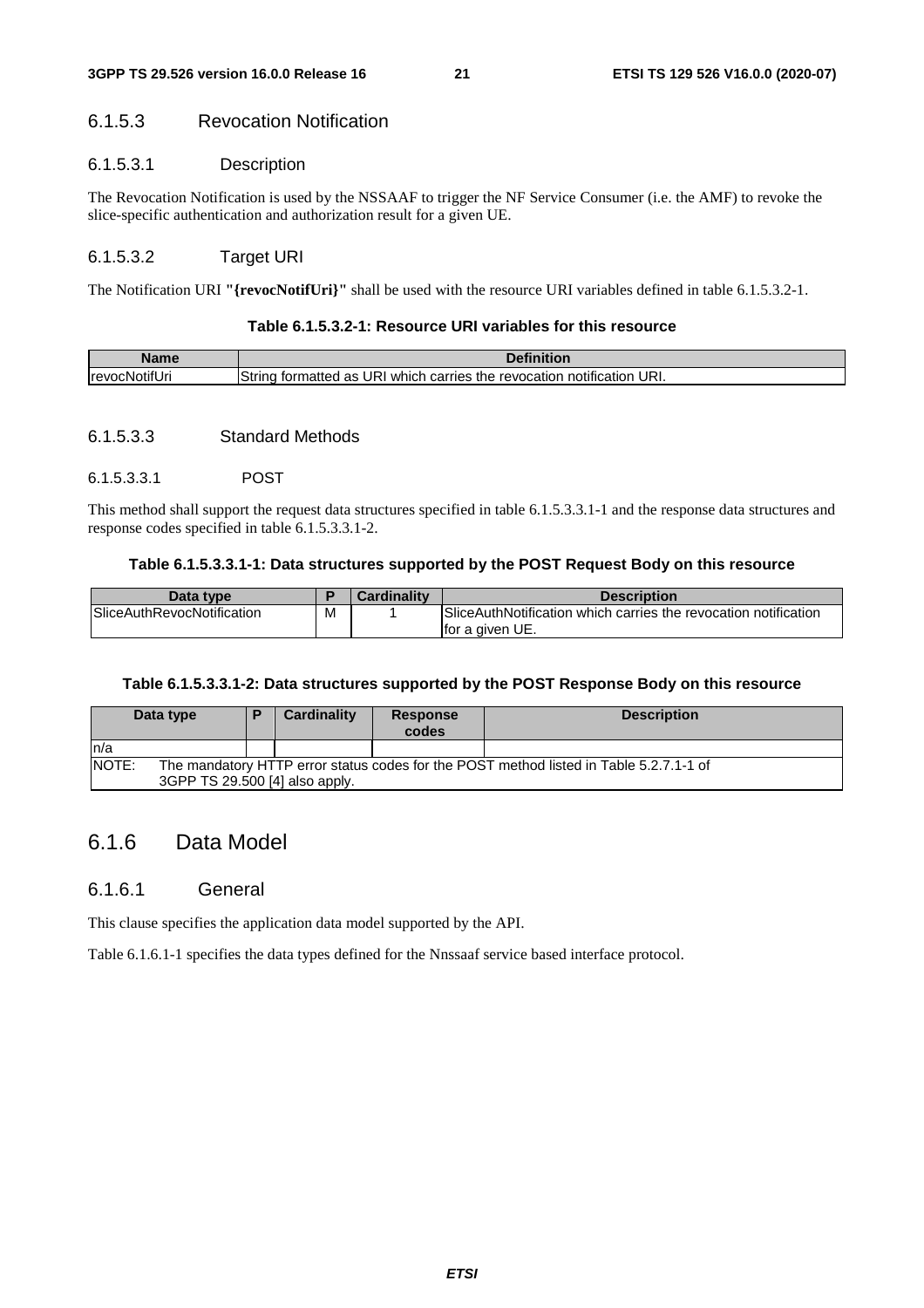| Data type                         | <b>Clause</b><br>defined | <b>Description</b>                       | <b>Applicability</b> |
|-----------------------------------|--------------------------|------------------------------------------|----------------------|
| SliceAuthInfo                     | 6.1.6.2.2                | Contains the GPSI, S-NSSAI, EAP ID       |                      |
|                                   |                          | Response, etc.                           |                      |
| <b>SliceAuthContext</b>           | 6.1.6.2.3                | Contains the information of the          |                      |
|                                   |                          | resource created for slice-specific      |                      |
|                                   |                          | authentication and authorization.        |                      |
| SliceAuthConfirmationData         | 6.1.6.2.4                | Contains the EAP message from the        |                      |
|                                   |                          | UE for EAP process.                      |                      |
| SliceAuthConfirmationResponse     | 6.1.6.2.5                | Contains the slice-specific              |                      |
|                                   |                          | authentication and authorization result  |                      |
|                                   |                          | lfrom the NSSAAF to the UE.              |                      |
| SliceAuthReauthNotification       | 6.1.6.2.6                | Contains the re-authentication           |                      |
|                                   |                          | notification for slice-specific          |                      |
|                                   |                          | authentication and authorization.        |                      |
| <b>SliceAuthRevocNotification</b> | 6.1.6.2.7                | Contains the revocation notification for |                      |
|                                   |                          | slice-specific authentication and        |                      |
|                                   |                          | authorization.                           |                      |
| SliceAuthCxtld                    | 6.1.6.3.2                | Contains the resource ID of slice        |                      |
|                                   |                          | authentication context.                  |                      |
| EapMessage                        | 6.1.6.3.2                | Contains the string formatted EAP        |                      |
|                                   |                          | message.                                 |                      |
| SliceNotificationType             | 6.1.6.3.3                | Notification type of slice-specification |                      |
|                                   |                          | authentication and authorization.        |                      |

#### **Table 6.1.6.1-1: Nnssaaf specific Data Types**

Table 6.1.6.1-2 specifies data types re-used by the Nnssaaf service based interface protocol from other specifications, including a reference to their respective specifications and when needed, a short description of their use within the Nnssaaf service based interface.

|  |  | Table 6.1.6.1-2: Nnssaaf re-used Data Types |  |  |  |
|--|--|---------------------------------------------|--|--|--|
|--|--|---------------------------------------------|--|--|--|

| Data type             | Reference                   | <b>Comments</b>                                       | Applicability |
|-----------------------|-----------------------------|-------------------------------------------------------|---------------|
| <b>ProblemDetails</b> |                             | 3GPP TS 29.571 [10] Common Data Type used in response |               |
|                       |                             | Ibodies                                               |               |
| Gpsi                  | 3GPP TS 29.571 [10] GPSI    |                                                       |               |
| Snssai                | 3GPP TS 29.571 [10] S-NSSAI |                                                       |               |
| <b>AuthStatus</b>     |                             | 3GPP TS 29.571 [10] Slice Authentication Status       |               |

#### 6.1.6.2 Structured data types

The following clause defines the structures to be used in resource representations.

#### 6.1.6.2.1 Introduction

This clause defines the structures to be used in resource representations.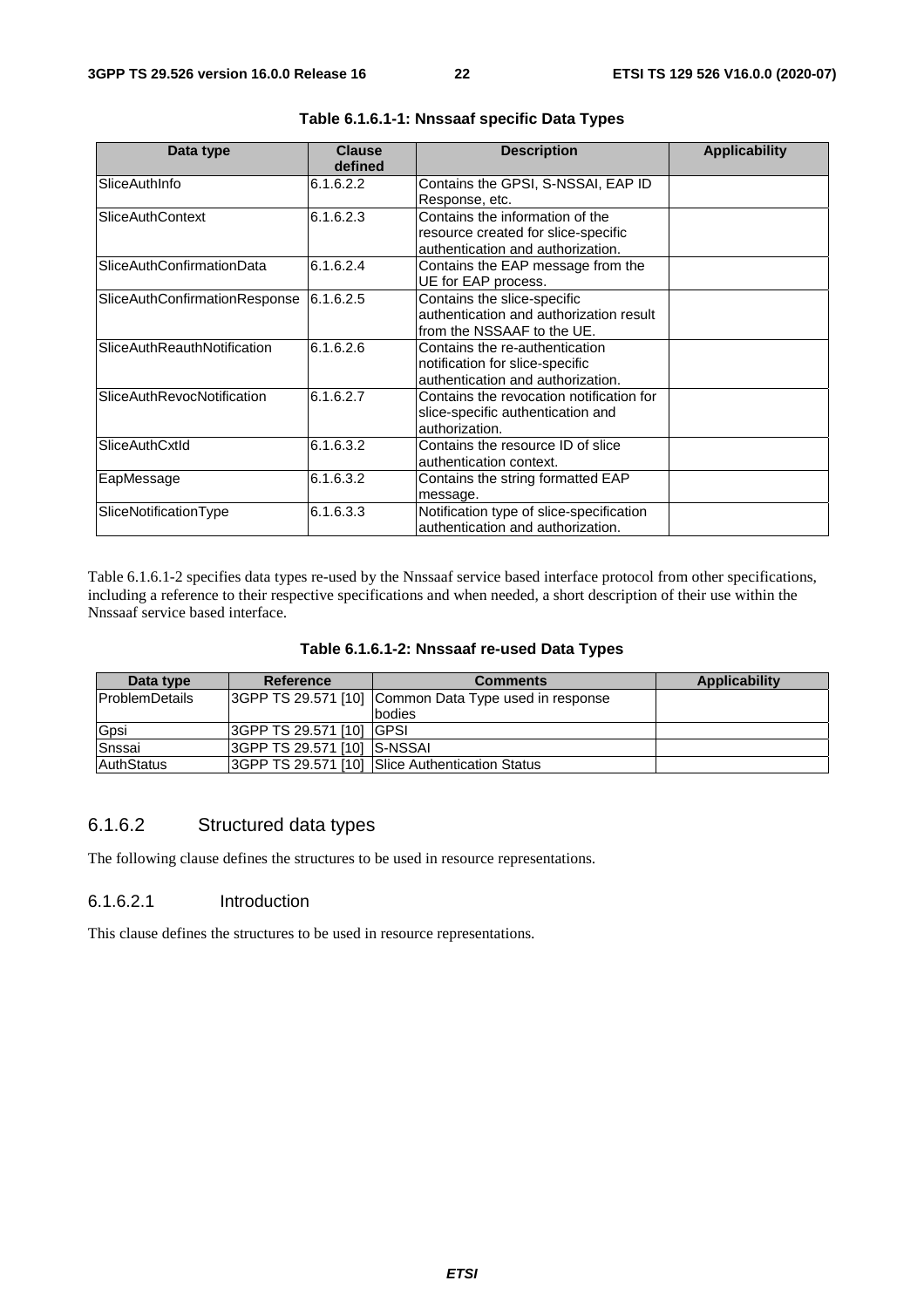#### 6.1.6.2.2 Type: SliceAuthInfo

| <b>Attribute name</b> | Data type    | Р | <b>Cardinality</b> | <b>Description</b>                                                                                                                                                                                       | <b>Applicability</b> |
|-----------------------|--------------|---|--------------------|----------------------------------------------------------------------------------------------------------------------------------------------------------------------------------------------------------|----------------------|
| gpsi                  | Gpsi         | M |                    | Contains the GPSI of the UE.                                                                                                                                                                             |                      |
| snssai                | Snssai       | M |                    | Contains the S-NSSAI for authentication.                                                                                                                                                                 |                      |
| eapIdRsp              | EapMessage   | м |                    | Contains the EAP ID Responses message<br>lfrom the UE.                                                                                                                                                   |                      |
| amfinstanceld         | Nflnstanceld | O | 101                | This IE may be present, if the AMF<br>determines to provide the re-<br>authentication/revocation notification URI<br>lto the NSSAAF.<br>When present, it shall contain the NF<br>Instance Id of the AMF. |                      |
| reauthNotifUri        | Uri          | O | 0.1                | This IE may be present, e.g. if the AMF<br>determines the UE with low mobility<br>characteristic.<br>When present, it shall contain the re-<br>authentication notification URI.                          |                      |
| revocNotifUri         | Uri          | O | 0.1                | This IE may be present, e.g. if the AMF<br>determines the UE with low mobility<br>characteristic.<br>When present, it shall contain the<br>revocation notification URI.                                  |                      |

#### **Table 6.1.6.2.2-1: Definition of type SliceAuthInfo**

#### 6.1.6.2.3 Type: SliceAuthContext

#### **Table 6.1.6.2.3-1: Definition of type SliceAuthContext**

| <b>Attribute name</b> | Data type             |   | <b>Cardinality</b> | <b>Description</b>                                                                                              | <b>Applicability</b> |
|-----------------------|-----------------------|---|--------------------|-----------------------------------------------------------------------------------------------------------------|----------------------|
| gpsi                  | Gpsi                  | м |                    | Contains the GPSI of the UE.                                                                                    |                      |
| snssai                | Snssai                | M |                    | Contains the S-NSSAI for authentication.                                                                        |                      |
| lauthCtxld            | <b>SliceAuthCtxId</b> | м |                    | Indicates the resource ID uniquely<br>identifying the slice authentication context,<br>generated by the NSSAAF. |                      |
| leapMessage           | EapMessage            | М |                    | Contains the EAP message to be sent to<br>the UE.                                                               |                      |

#### 6.1.6.2.4 Type: SliceAuthConfirmationData

#### **Table 6.1.6.2.4-1: Definition of type SliceAuthConfirmationData**

| <b>Attribute name</b> | Data type  | n | <b>Cardinality</b> | <b>Description</b>                                | Applicability |
|-----------------------|------------|---|--------------------|---------------------------------------------------|---------------|
| gpsi                  | Gpsi       | M |                    | Contains the GPSI of the UE.                      |               |
| Isnssai               | Snssai     | M |                    | Contains the S-NSSAI for authentication.          |               |
| eapMessage            | EapMessage | м |                    | Contains the EAP message received from<br>the UE. |               |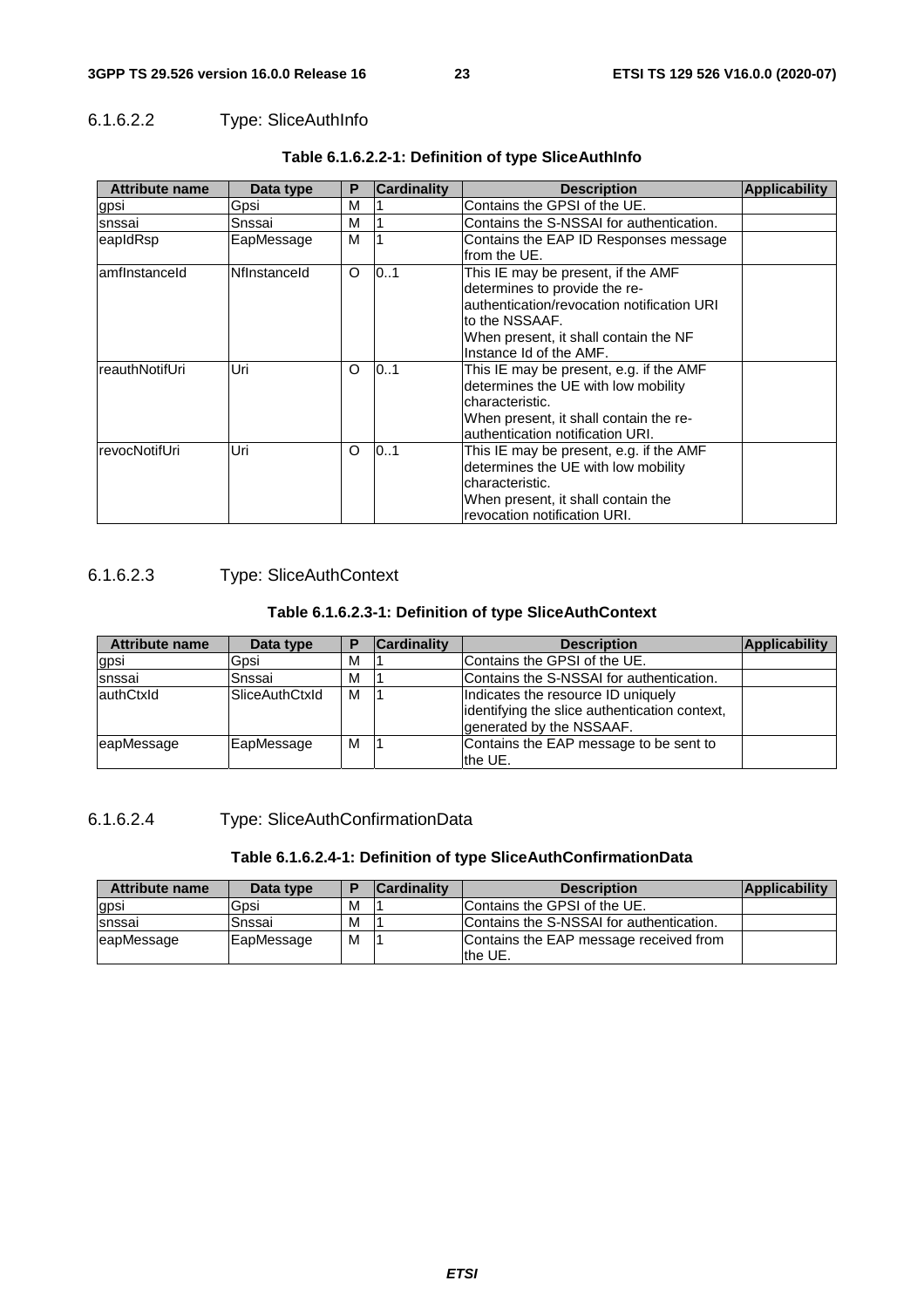#### 6.1.6.2.5 Type: SliceAuthConfirmationResponse

| <b>Attribute name</b> | Data type         |   | <b>Cardinality</b> | <b>Description</b>                                                                                   | Applicability |
|-----------------------|-------------------|---|--------------------|------------------------------------------------------------------------------------------------------|---------------|
| gpsi                  | Gpsi              | М |                    | Contains the GPSI of the UE.                                                                         |               |
| snssai                | Snssai            | M |                    | Contains the S-NSSAI for authentication.                                                             |               |
| eapMessage            | EapMessage        | м |                    | Contains the EAP success/failure message<br>lneeds to be sent to the UE.                             |               |
| lauthResult           | <b>AuthStatus</b> | O | 101                | When present, it shall indicate the result of<br>slice-specific authentication and<br>authorization. |               |

**Table 6.1.6.2.5-1: Definition of type SliceAuthConfirmationResponse** 

#### 6.1.6.2.6 Type: SliceAuthReauthNotification

#### **Table 6.1.6.2.6-1: Definition of type SliceAuthReauthNotification**

| <b>Attribute name</b> | Data type               | D | <b>Cardinality</b> | <b>Description</b>                        | <b>Applicability</b> |
|-----------------------|-------------------------|---|--------------------|-------------------------------------------|----------------------|
| notificationType      | <b>SliceAuthNotific</b> | м |                    | Indicate the type of slice authentication |                      |
|                       | ationType               |   |                    | Inotification.                            |                      |
| gpsi                  | Gpsi                    | M |                    | Contains the GPSI of the UE.              |                      |
| Isnssai               | Snssai                  | M |                    | Contains the S-NSSAI for authentication.  |                      |

6.1.6.2.7 Type: SliceAuthRevocNotification

#### **Table 6.1.6.2.7-1: Definition of type SliceAuthRevocNotification**

| <b>Attribute name</b> | Data type               | ь | <b>Cardinality</b> | <b>Description</b>                        | Applicability |
|-----------------------|-------------------------|---|--------------------|-------------------------------------------|---------------|
| notificationType      | <b>SliceAuthNotific</b> | м |                    | Indicate the type of slice authentication |               |
|                       | lationTvpe              |   |                    | Inotification.                            |               |
| gpsi                  | Gpsi                    | M |                    | Contains the GPSI of the UE.              |               |
| snssai                | Snssai                  | M |                    | Contains the S-NSSAI for authentication.  |               |

#### 6.1.6.3 Simple data types and enumerations

#### 6.1.6.3.1 Introduction

This clause defines simple data types and enumerations that can be referenced from data structures defined in the previous clauses.

#### 6.1.6.3.2 Simple data types

The simple data types defined in table 6.1.6.3.2-1 shall be supported.

| <b>Type Name</b> | <b>Type Definition</b> | <b>Description</b>                                            | Applicability |
|------------------|------------------------|---------------------------------------------------------------|---------------|
| SliceAuthCtxId   | string                 | The resource ID uniquely identifying the slice authentication |               |
|                  |                        | context, generated by the NSSAAF.                             |               |
| EapMessage       | string                 | The EAP packet is encoded using base64 (see                   |               |
|                  |                        | IETF RFC 4648 [14]) and represented as a String.              |               |
|                  |                        | Format: base64                                                |               |

#### 6.1.6.3.3 Enumeration: SliceAuthNotificationType

The enumeration SliceAuthNotificationType represents the notification type of slice-specific authentication and authorization. It shall comply with the provisions defined in table 6.1.6.3.3-1.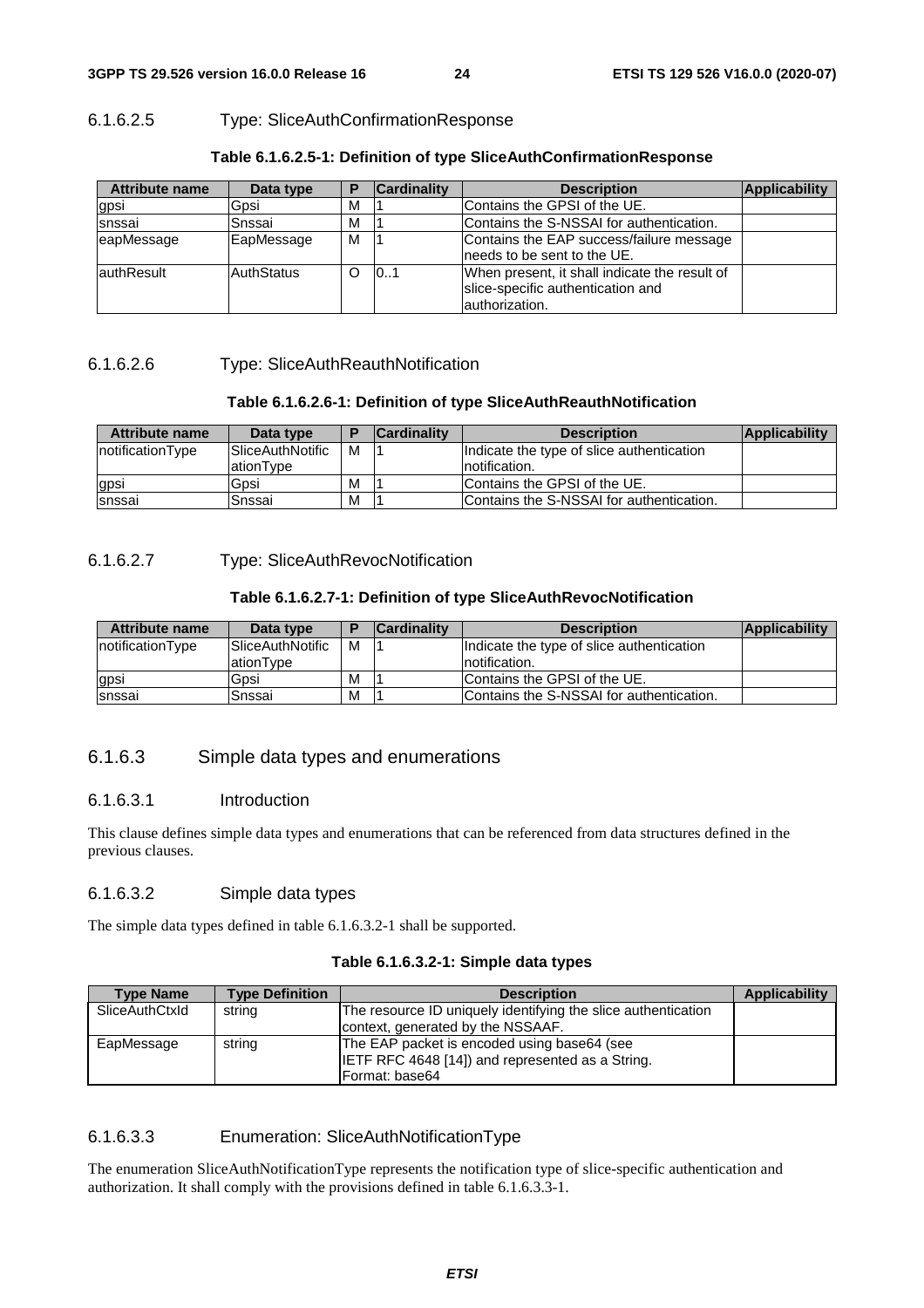| <b>Enumeration value</b> | <b>Description</b>                                                                                               | Applicability |
|--------------------------|------------------------------------------------------------------------------------------------------------------|---------------|
| SLICE RE AUTH            | This value is used to indicate the re-authentication is needed                                                   |               |
| SLICE REVOCATION         | This value is used to indicate the previous slice-specific<br>authentication and authorization shall be revoked. |               |

#### **Table 6.1.6.3.3-1: Enumeration SliceAuthNotificationType**

#### 6.1.6.4 Data types describing alternative data types or combinations of data types

There is no alternative data types defined in this specification.

#### 6.1.6.5 Binary data

There is no binary data type defined in this specification.

#### 6.1.7 Error Handling

#### 6.1.7.1 General

For the Nnssaaf\_NSSAA API, HTTP error responses shall be supported as specified in clause 4.8 of 3GPP TS 29.501 [5]. Protocol errors and application errors specified in table 5.2.7.2-1 of 3GPP TS 29.500 [4] shall be supported for an HTTP method if the corresponding HTTP status codes are specified as mandatory for that HTTP method in table 5.2.7.1-1 of 3GPP TS 29.500 [4].

In addition, the requirements in the following clauses are applicable for the Nnssaaf\_NSSAA API.

#### 6.1.7.2 Protocol Errors

No specific procedures for the Nnssaaf\_NSSAA service are specified.

#### 6.1.7.3 Application Errors

The application errors defined for the Nnssaaf\_NSSAA service are listed in Table 6.1.7.3-1.

| <b>Application Error</b> | <b>HTTP status</b><br>code | <b>Description</b>                                                                                                                                                                  |
|--------------------------|----------------------------|-------------------------------------------------------------------------------------------------------------------------------------------------------------------------------------|
| SLICE_AUTH_REJECTED      | 403 Forbidden              | The user cannot be authenticated, e.g. authentication request<br>rejected by the AAA-S.                                                                                             |
| CONTEXT_NOT_FOUND        | 404 Not Found              | The NSSAAF cannot find the resource corresponding to the<br>URI provided by the NF Service Consumer, i.e. the resource<br>identified by the authCtxId does not exist in the NSSAAF. |
| USER NOT FOUND           | 404 Not Found              | The user does not exist in the HPLMN.                                                                                                                                               |
| UPSTREAM_SERVER_ERROR    | 504 Gateway<br>Timeout     | Error happens in reaching the remote peer (i.e. the AAA-S).                                                                                                                         |
| NETWORK_FAILURE          | 504 Gateway<br>Timeout     | The request is rejected due to a network problem.                                                                                                                                   |
| TIMED_OUT_REQUEST        | 504 Gateway<br>Timeout     | No response is received from the remote peer (i.e. the AAA-S)<br>when time out.                                                                                                     |

#### **Table 6.1.7.3-1: Application errors**

### 6.1.8 Feature negotiation

The optional features in table 6.1.8-1 are defined for the Nnssaaf\_NSSAA API. They shall be negotiated using the extensibility mechanism defined in clause 6.6 of 3GPP TS 29.500 [4].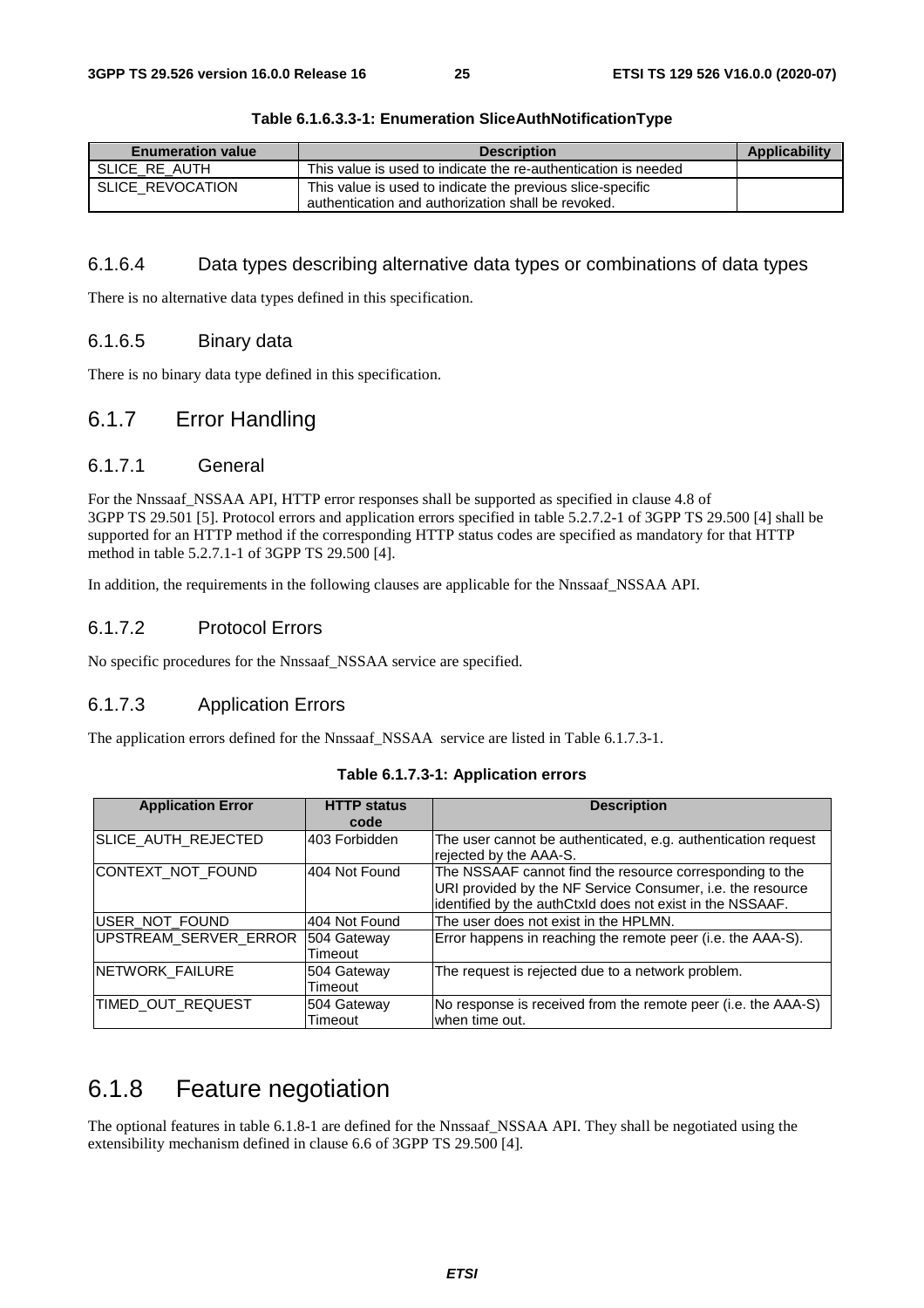#### **Table 6.1.8-1: Supported Features**

| <b>Feature number</b> | Feature Name | Description |
|-----------------------|--------------|-------------|
|                       |              |             |

### 6.1.9 Security

As indicated in 3GPP TS 33.501 [8] and 3GPP TS 29.500 [4], the access to the Nnssaaf NSSAA API may be authorized by means of the OAuth2 protocol (see IETF RFC 6749 [9]), based on local configuration, using the "Client Credentials" authorization grant, where the NRF (see 3GPP TS 29.510 [10]) plays the role of the authorization server.

If OAuth2 is used, an NF Service Consumer, prior to consuming services offered by the Nnssaaf\_NSSAA API, shall obtain a "token" from the authorization server, by invoking the Access Token Request service, as described in 3GPP TS 29.510 [10], clause 5.4.2.2.

NOTE: When multiple NRFs are deployed in a network, the NRF used as authorization server is the same NRF that the NF Service Consumer used for discovering the Nnssaaf\_NSSAA service.

The Nnssaaf NSSAA API defines a single scope "nnssaaf-nssaa" for the entire service, and it does not define any additional scopes at resource or operation level.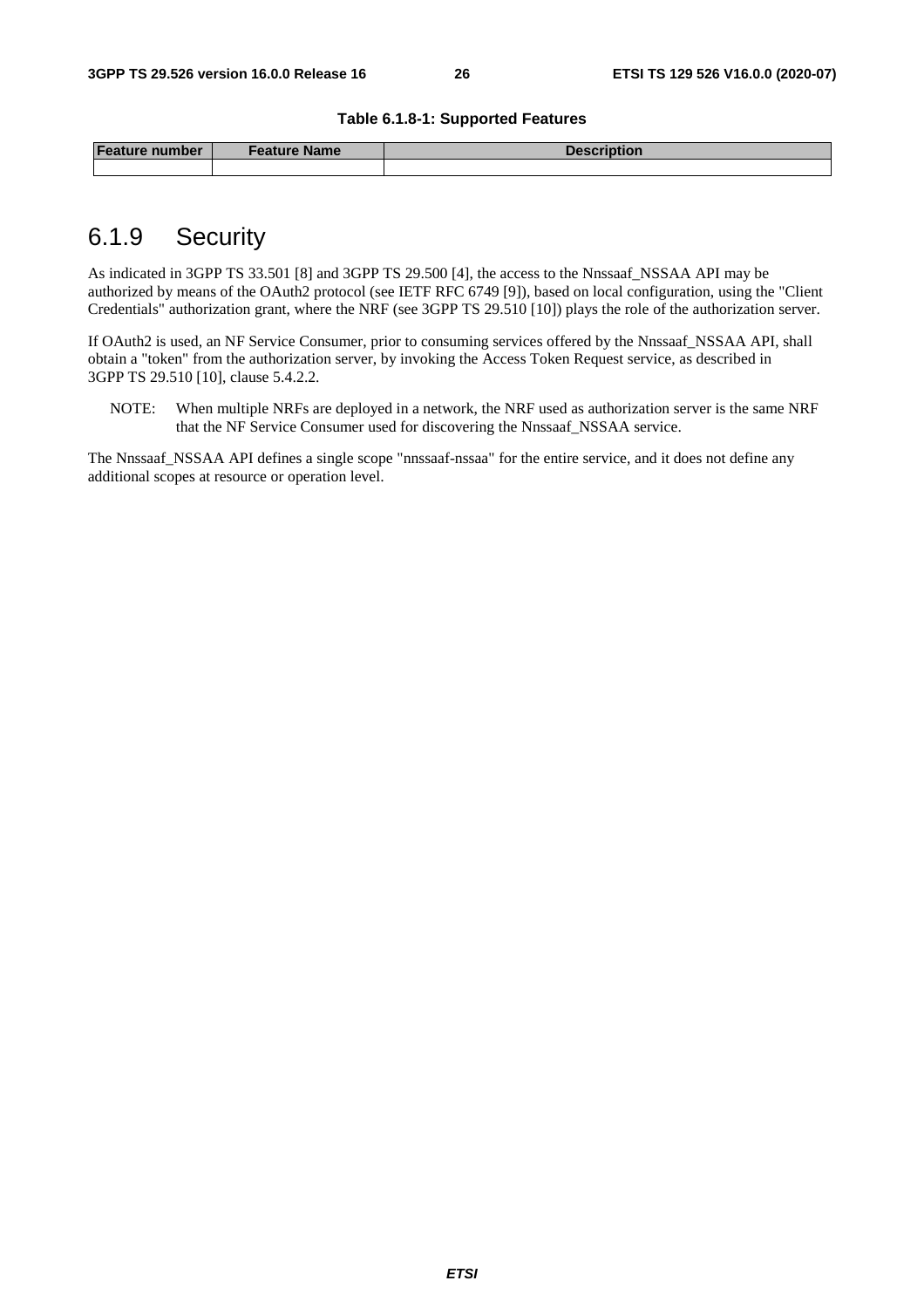### Annex A (normative): OpenAPI specification

### A.1 General

This Annex specifies the formal definition of the API(s) defined in the present specification. It consists of OpenAPI 3.0.0 specifications in YAML format.

This Annex takes precedence when being discrepant to other parts of the specification with respect to the encoding of information elements and methods within the API(s).

NOTE : The semantics and procedures, as well as conditions, e.g. for the applicability and allowed combinations of attributes or values, not expressed in the OpenAPI definitions but defined in other parts of the specification also apply.

Informative copies of the OpenAPI specification files contained in this 3GPP Technical Specification are available on a Git-based repository hosted in ETSI Forge, that uses the GitLab software version control system (see 3GPP TS 29.501 [5] clause 5.3.1 and 3GPP TR 21.900 [7] clause 5B).

### A.2 Nnssaaf\_NSSAA API

```
openapi: 3.0.0 
info: 
   title: Nnssaaf_NSSAA 
   version: 1.0.0 
   description: | 
     Network Slice-Specific Authentication and Authorization Service. 
     © 2019, 3GPP Organizational Partners (ARIB, ATIS, CCSA, ETSI, TSDSI, TTA, TTC). 
     All rights reserved. 
externalDocs: 
   description: 3GPP TS29.526, NSSAA Service, version 16.0.0. 
   url: http://www.3gpp.org/ftp/Specs/archive/29_series/29.526/ 
servers: 
   - url: '{apiRoot}/nnssaaf-nssaa/v1' 
     variables: 
       apiRoot: 
         default: https://example.com 
         description: apiRoot as defined in clause 4.4 of 3GPP TS 29.501 
security: 
   - {} 
   - oAuth2ClientCredentials: 
     - nnssaaf-nssaa 
paths: 
   /slice-authentications: 
     post: 
       summary: Create slice authentication context 
       operationId: CreateSliceAuthenticationContext 
       tags: 
         - Slice Authentication Context Creation 
       requestBody: 
         content: 
           application/json: 
              schema: 
                $ref: '#/components/schemas/SliceAuthInfo' 
         required: true 
       responses: 
          '201': 
           description: SliceAuthContext 
            content: 
              application/3gppHal+json: 
                schema: 
                  $ref: '#/components/schemas/SliceAuthContext' 
           headers: 
              Location: 
                description: 'Contains the URI of the newly created resource according to the 
structure: {apiRoot}/nnssaaf-nssaa/v1/slice-authentications/{authCtxId}' 
                required: true 
                schema: 
                  type: string
```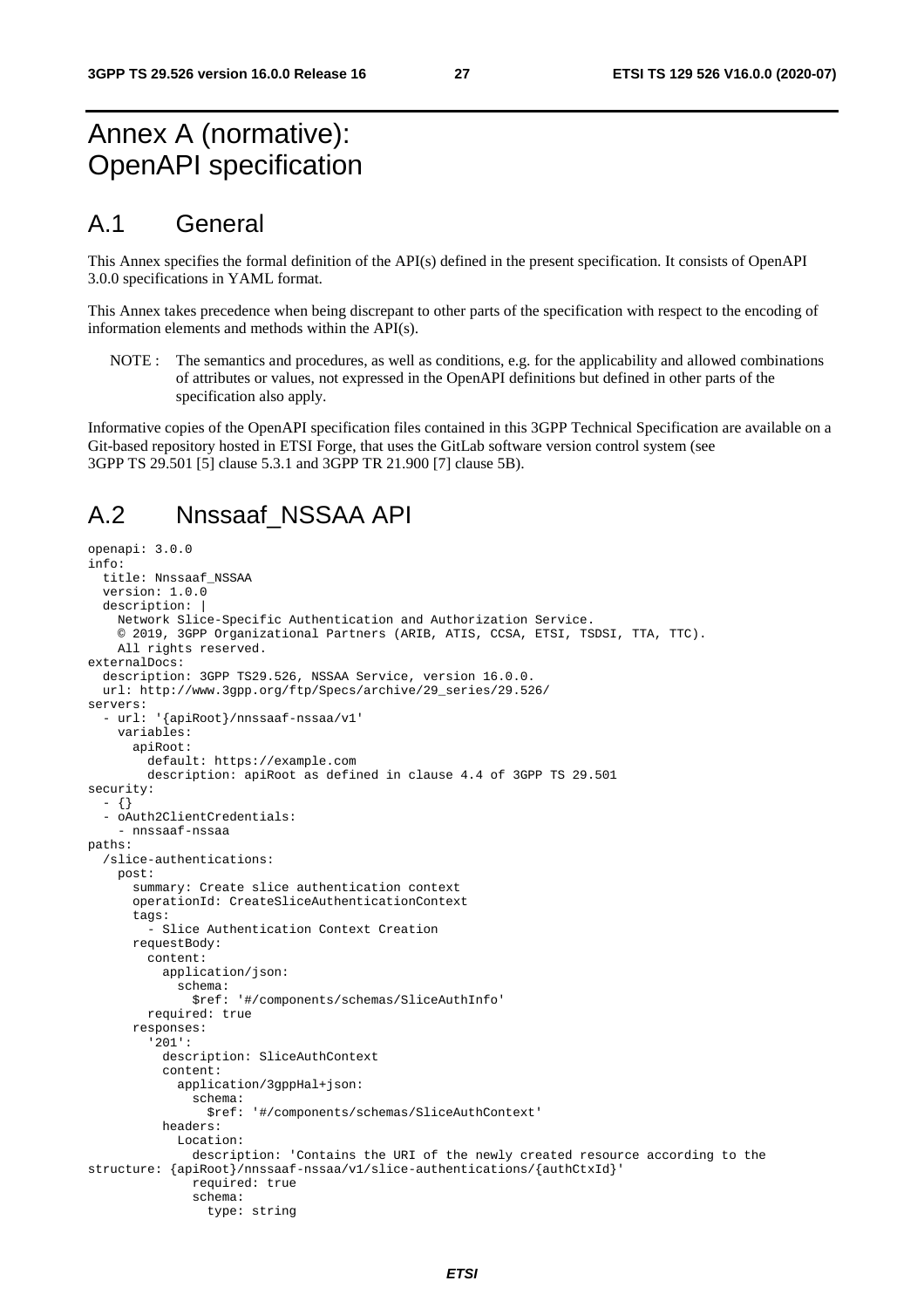```
 '400': 
         description: Bad Request from the AMF 
         content: 
           application/problem+json: 
              schema: 
                $ref: 'TS29571_CommonData.yaml#/components/schemas/ProblemDetails' 
       '403': 
         description: Forbidden due to slice authentication rejected 
         content: 
           application/problem+json: 
             schema: 
                $ref: 'TS29571_CommonData.yaml#/components/schemas/ProblemDetails' 
       '404': 
         description: User does not exist 
         content: 
           application/problem+json: 
              schema: 
                $ref: 'TS29571_CommonData.yaml#/components/schemas/ProblemDetails' 
       '504': 
         description: Network error or remote peer error 
         content: 
           application/problem+json: 
             schema: 
               $ref: 'TS29571_CommonData.yaml#/components/schemas/ProblemDetails' 
     callbacks: 
       reauthenticationNotification: 
         '{request.body#/reauthNotifUri}': 
           post: 
             requestBody: 
                required: true 
                content: 
                  application/json: 
                    schema: 
                      $ref: '#/components/schemas/SliceAuthReauthNotification' 
              responses: 
                '204': 
                  description: slice re-authentication notification response 
                '400': 
                  $ref: 'TS29571_CommonData.yaml#/components/responses/400' 
                '404': 
                  $ref: 'TS29571_CommonData.yaml#/components/responses/404' 
                '500': 
                  $ref: 'TS29571_CommonData.yaml#/components/responses/500' 
                '503': 
                  $ref: 'TS29571_CommonData.yaml#/components/responses/503' 
                default: 
                 description: Unexpected error 
       revocationNotification: 
          '{request.body#/revocNotifUri}': 
           post: 
             requestBody: 
                required: true 
                content: 
                  application/json: 
                    schema: 
                      $ref: '#/components/schemas/SliceAuthRevocNotification' 
              responses: 
                '204': 
                  description: slice revocation notification response 
                '400': 
                  $ref: 'TS29571_CommonData.yaml#/components/responses/400' 
                '404': 
                  $ref: 'TS29571_CommonData.yaml#/components/responses/404' 
                '500': 
                  $ref: 'TS29571_CommonData.yaml#/components/responses/500' 
                '503': 
                  $ref: 'TS29571_CommonData.yaml#/components/responses/503' 
                default: 
                  description: Unexpected error 
 /slice-authentications/{authCtxId}: 
  put: 
     summary: Confirm the slice authentication result 
     operationId: ConfirmSliceAuthentication 
     tags: 
       - Confirm Slice Authentication 
     parameters: 
       - name: authCtxId 
         in: path
```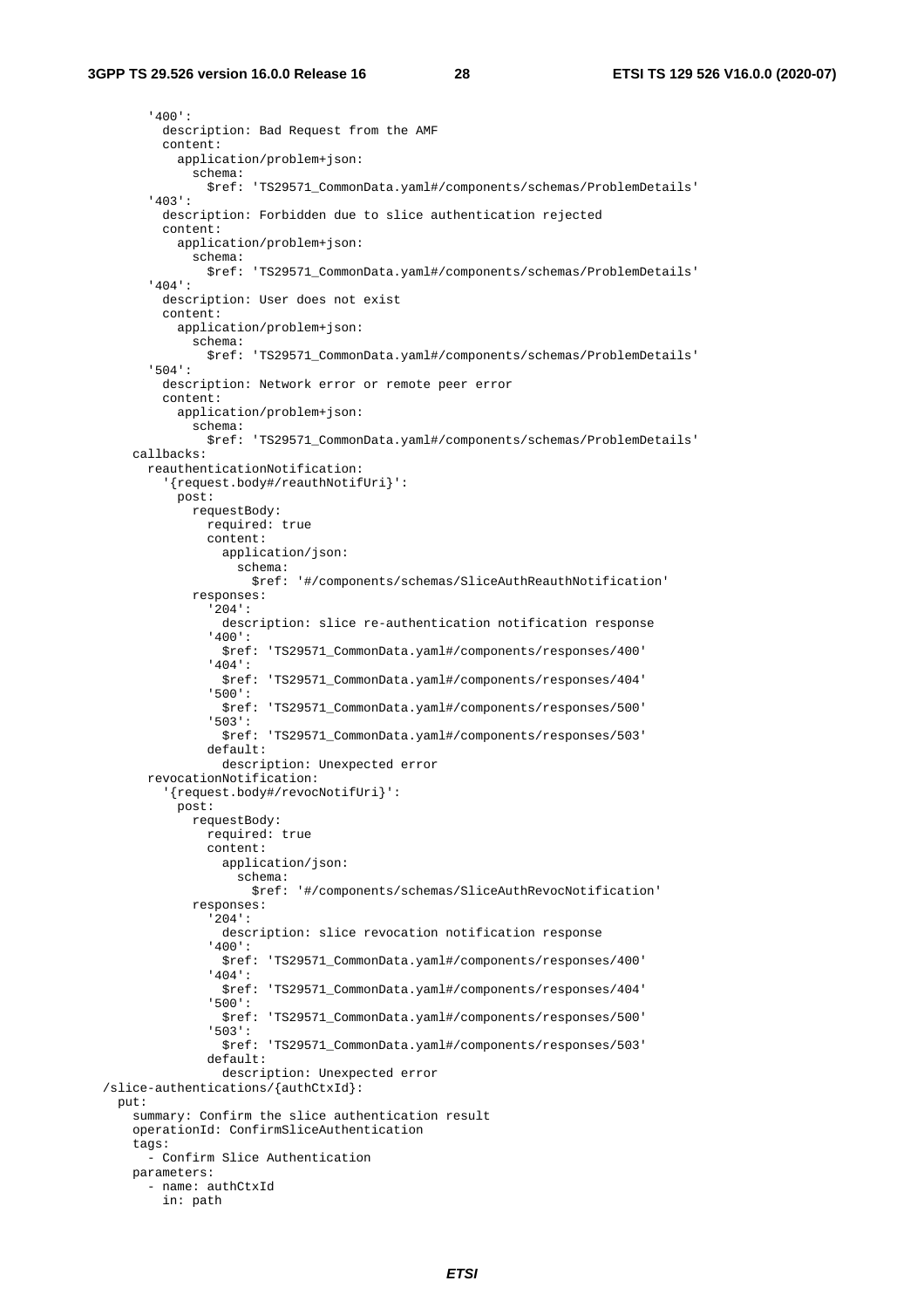required: true schema: type: string requestBody: content: application/json: schema: \$ref: '#/components/schemas/SliceAuthConfirmationData' responses: '200': description: Request processed (EAP success or Failure) content: application/json: schema: \$ref: '#/components/schemas/SliceAuthConfirmationResponse' '400': description: Bad Request content: application/problem+json: schema: \$ref: 'TS29571\_CommonData.yaml#/components/schemas/ProblemDetails' '500': description: Internal Server Error content: application/problem+json: schema: \$ref: 'TS29571\_CommonData.yaml#/components/schemas/ProblemDetails' '504': description: Network error or remote peer error content: application/problem+json: schema: \$ref: 'TS29571\_CommonData.yaml#/components/schemas/ProblemDetails' components: securitySchemes: oAuth2ClientCredentials: type: oauth2 flows: clientCredentials: tokenUrl: '{nrfApiRoot}/oauth2/token' scopes: nnssaaf-nssaa: Access to the nnssaaf-nssaa API schemas: # COMPLEX TYPES: SliceAuthInfo: type: object properties: gpsi: \$ref: 'TS29571\_CommonData.yaml#/components/schemas/Gpsi' snssai: \$ref: 'TS29571\_CommonData.yaml#/components/schemas/Snssai' eapIdRsp: \$ref: '#/components/schemas/EapMessage' amfInstanceId: \$ref: 'TS29571\_CommonData.yaml#/components/schemas/NfInstanceId' reauthNotifUri: \$ref: 'TS29571\_CommonData.yaml#/components/schemas/Uri' revocNotifUri: \$ref: 'TS29571\_CommonData.yaml#/components/schemas/Uri' required: - gpsi - snssai - eapIdRsp SliceAuthContext: type: object properties: gpsi: \$ref: 'TS29571\_CommonData.yaml#/components/schemas/Gpsi' snssai: \$ref: 'TS29571\_CommonData.yaml#/components/schemas/Snssai' authCtxId: \$ref: '#/components/schemas/SliceAuthCtxId' eapMessage: \$ref: '#/components/schemas/EapMessage' required: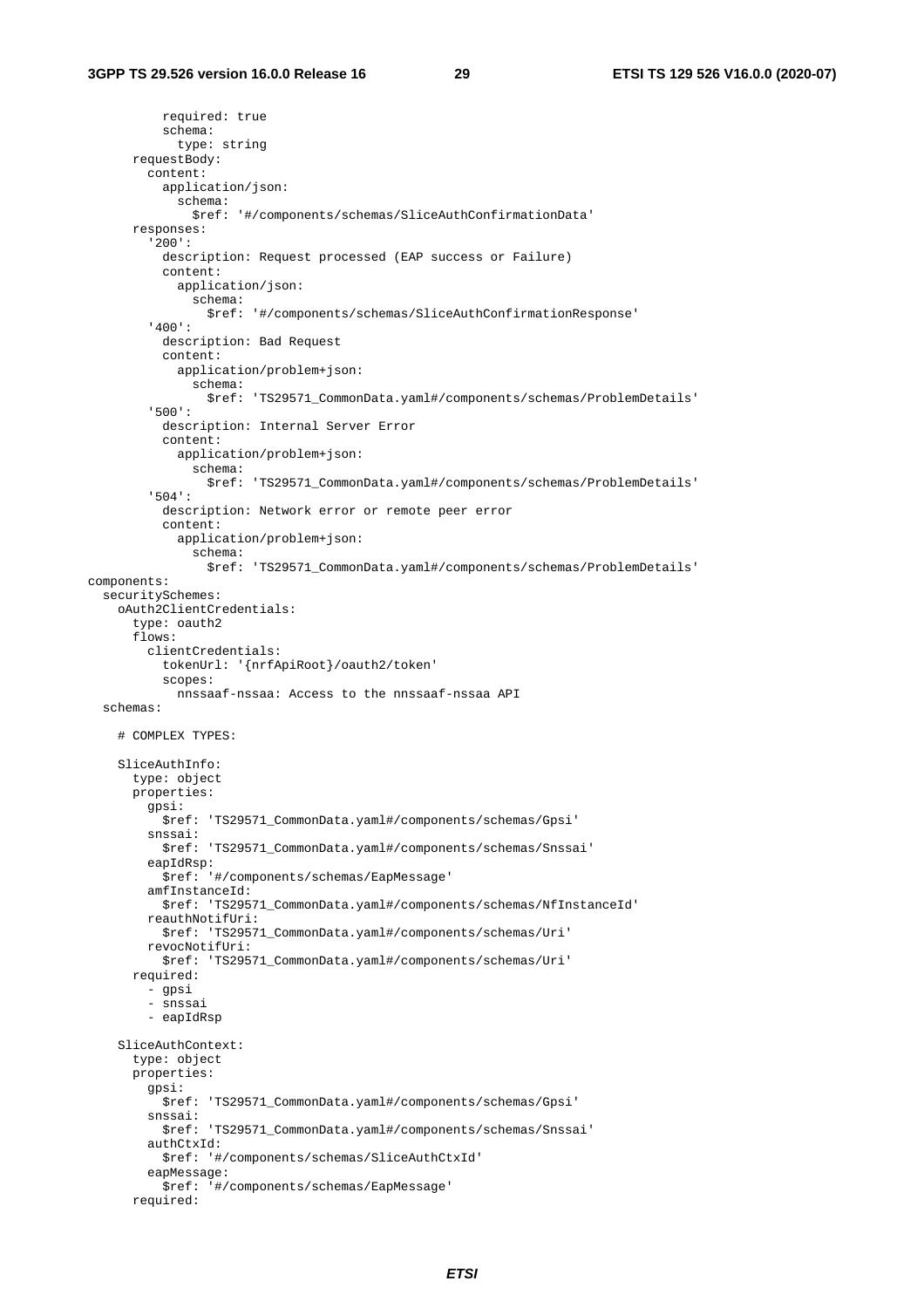- gpsi - snssai - authCtxId - eapMessage SliceAuthConfirmationData: type: object properties: gpsi: \$ref: 'TS29571\_CommonData.yaml#/components/schemas/Gpsi' snssai: \$ref: 'TS29571\_CommonData.yaml#/components/schemas/Snssai' eapMessage: \$ref: '#/components/schemas/EapMessage' required: - gpsi - snssai - eapMessage SliceAuthConfirmationResponse: type: object properties: gpsi: \$ref: 'TS29571\_CommonData.yaml#/components/schemas/Gpsi' snssai: \$ref: 'TS29571\_CommonData.yaml#/components/schemas/Snssai' eapMessage: \$ref: '#/components/schemas/EapMessage' authResult: \$ref: 'TS29571\_CommonData.yaml#/components/schemas/AuthStatus' required: - gpsi - snssai - eapMessage SliceAuthReauthNotification: type: object properties: notifType: \$ref: '#/components/schemas/SliceAuthNotificationType' gpsi: \$ref: 'TS29571\_CommonData.yaml#/components/schemas/Gpsi' snssai: \$ref: 'TS29571\_CommonData.yaml#/components/schemas/Snssai' required: - notifType - gpsi - snssai SliceAuthRevocNotification: type: object properties: notifType: \$ref: '#/components/schemas/SliceAuthNotificationType' gpsi: \$ref: 'TS29571\_CommonData.yaml#/components/schemas/Gpsi' snssai: \$ref: 'TS29571\_CommonData.yaml#/components/schemas/Snssai' required: - notifType - gpsi - snssai # SIMPLE TYPES: SliceAuthCtxId: type: string description: contains the resource ID of slice authentication context nullable: false SliceAuthNotificationType: type: string enum: - SLICE\_RE\_AUTH - SLICE\_REVOCATION EapMessage: type: string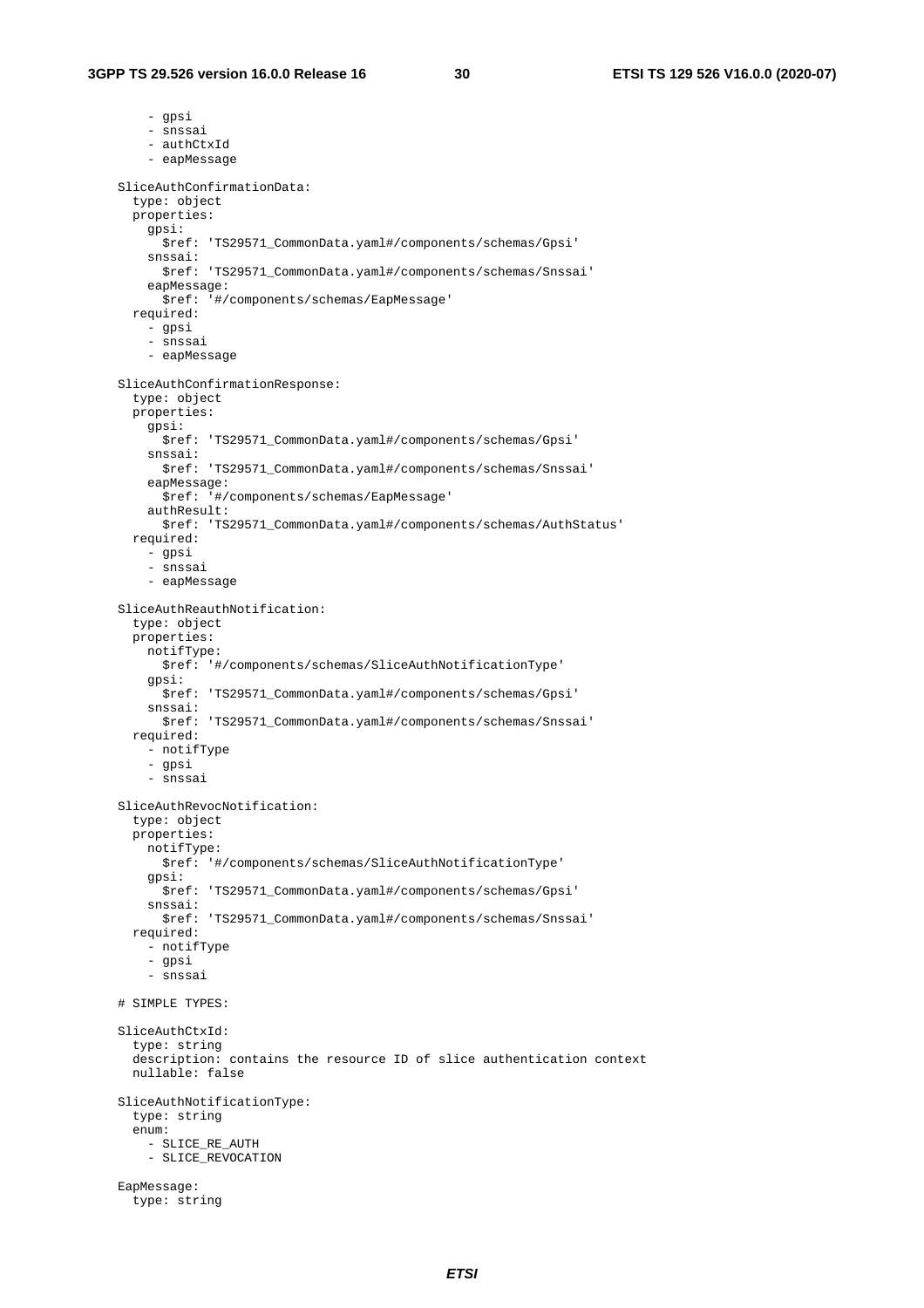#### **3GPP TS 29.526 version 16.0.0 Release 16 31 ETSI TS 129 526 V16.0.0 (2020-07)**

 format: base64 description: contains an EAP packet nullable: true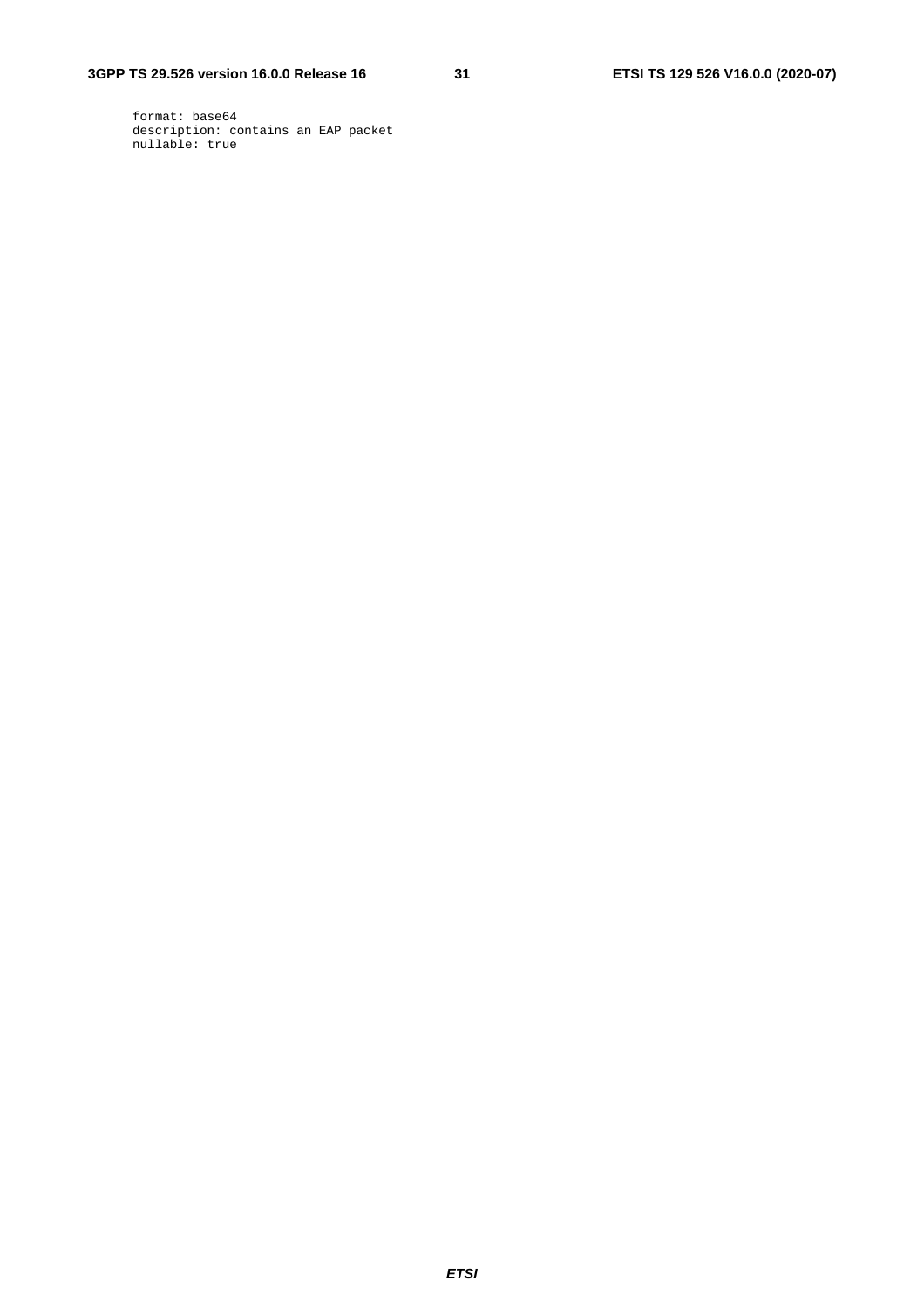### Annex B (informative): Change history

| <b>Change history</b> |                |                                                               |           |  |  |                                            |            |
|-----------------------|----------------|---------------------------------------------------------------|-----------|--|--|--------------------------------------------|------------|
| <b>Date</b>           | <b>Meeting</b> | <b>TDoc</b>                                                   | <b>CR</b> |  |  | Rev Cat Subject/Comment                    | <b>New</b> |
|                       |                |                                                               |           |  |  |                                            | version    |
| 2020-06               | CT4#98E        | C4-203683                                                     |           |  |  | TS skeleton.                               | 0.1.0      |
| 2020-06               | CT4#98E        | C4-202084<br>C4-202085<br>C4-202086<br>C4-203709<br>C4-203710 |           |  |  | Implementation of pCRs agreed in CT4#98E   | 0.2.0      |
| 2020-06               | CT#88e         | CP-201193                                                     |           |  |  | TS presented for information and approval. | 1.0.0      |
| 2020-06               | CT#88e         |                                                               |           |  |  | TS approved at CT#88e                      | 16.0.0     |